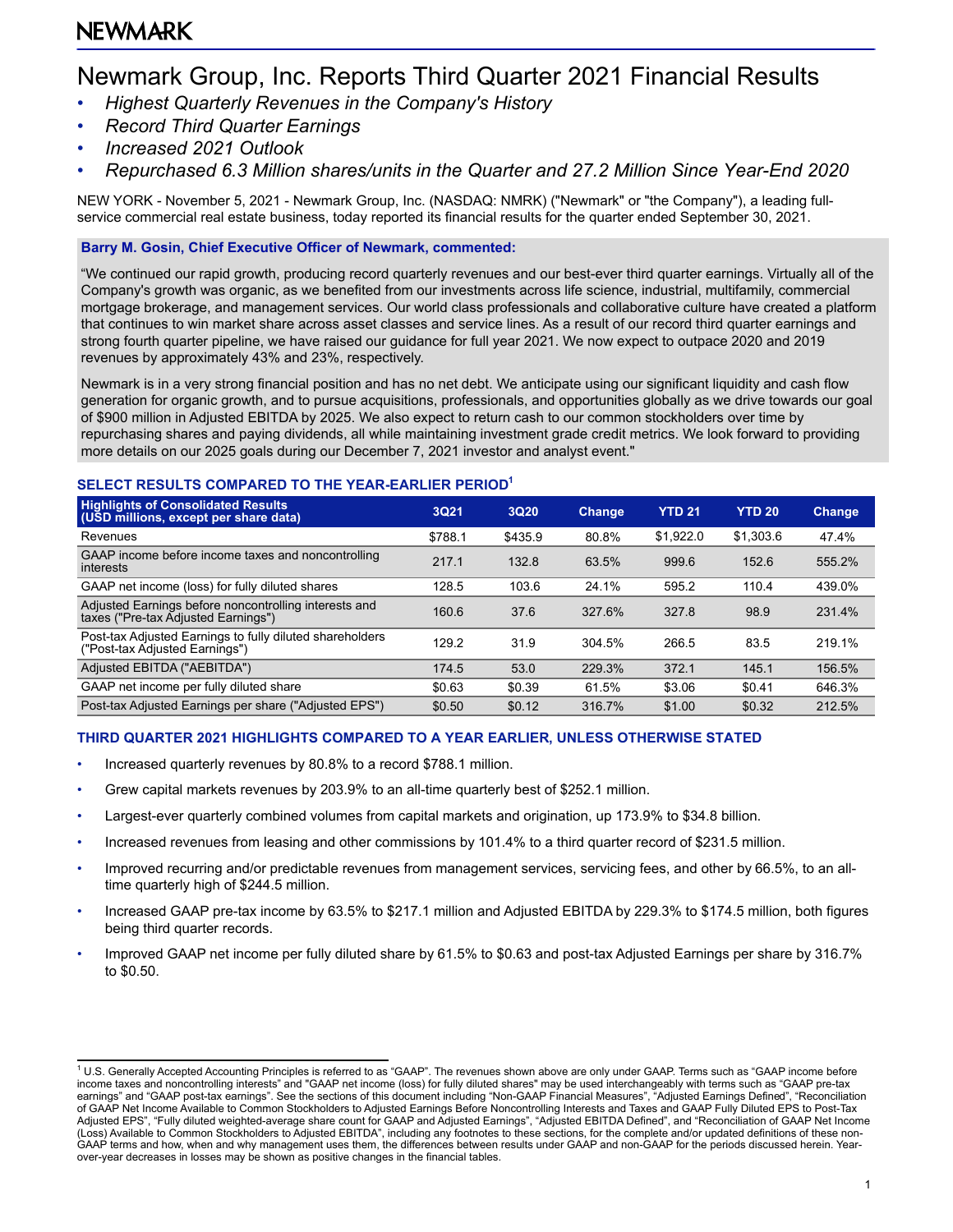- Repurchased 6.3 million shares or units in the third quarter of 2021 and 27.2 million in the first nine months of the year.<sup>2</sup>
- Accelerated its global strategy by acquiring Deskeo, a European leader in flexible and serviced office space, and announced the addition of industry-leading international professionals in Global Corporate Services and Capital Markets.

#### **DISCUSSION OF FINANCIAL RESULTS**

As previously announced, Newmark now reports Adjusted Earnings and Adjusted EBITDA using a methodology that excludes the Impact of Nasdaq<sup>3</sup> and the 2021 Equity Event. Unless otherwise stated, all non-GAAP figures are shown using the new presentation and all financial results and volume figures compare the third quarter of 2021 with the year-earlier period.

#### **ONLINE AVAILABILITY OF INVESTOR PRESENTATION AND ADDITIONAL FINANCIAL TABLES**

Newmark's quarterly supplemental Excel tables show various non-GAAP measures both including and excluding the Impact of Nasdaq and the 2021 Equity Event for all periods from 2017 through the third quarter of 2021. The Excel tables and the Company's quarterly financial results presentation are available for download at innmrk.com. These materials include other useful information that may not be contained herein.

#### **DIVIDEND INFORMATION**

On November 4, 2021, the Board of Directors declared a qualified quarterly dividend of 0.01 per share payable on December 10, 2021 to Class A and Class B common stockholders of record as of November 19, 2021. The ex-dividend date will be November 18, 2021.

#### **REVENUE DETAIL<sup>4</sup>**

| <b>Consolidated Revenues</b><br>(USD millions)          | 3Q21    | <b>3Q20</b> | Change     | <b>YTD 21</b> | <b>YTD 20</b> | <b>Change</b> |
|---------------------------------------------------------|---------|-------------|------------|---------------|---------------|---------------|
| Leasing and other commissions                           | \$231.5 | \$114.9     | 101.4%     | \$563.3       | \$375.5       | 50.0%         |
| Capital markets                                         | 252.1   | 83.0        | 203.9%     | 558.3         | 263.8         | 111.6%        |
| Gains from mortgage banking activities/origination, net | 60.0    | 91.2        | $(34.2)\%$ | 148.7         | 210.7         | $(29.4)\%$    |
| Management services, servicing fees, and other          | 244.5   | 146.8       | 66.5%      | 651.7         | 453.6         | 43.7%         |
| Total revenues                                          | 788.1   | 435.9       | 80.8%      | 1.922.0       | 1.303.6       | 47.4%         |

Newmark's total revenue growth of 80.8% reflected the Company's ongoing market share gains and the continued recovery of the U.S. economy. Total revenues benefited from much stronger demand across all major property types. In particular, multifamily investment sales and debt, office led by life science, and industrial.

Newmark's investment sales volumes were up 207.8% to a quarterly record of \$22.9 billion, outperforming U.S. investment sales volumes, and the Company's 2019 levels by 76.3%. On the strength of Newmark's multifamily platform, the Company generated record quarterly debt placement and originations of \$11.9 billion, up 125.8%, also outpacing the industry.<sup>5</sup> Newmark's combined multifamily debt volumes across origination and mortgage brokerage were up by 78.2.% to \$7.2 billion, as the Company continued its market leading growth and helped clients navigate reduced GSE lending caps. Gains from mortgage banking activities/origination, net, were down by 34.2%, primarily due to lower non-cash OMSR revenues.<sup>6</sup>

Revenues from management services, servicing fees, and other increased by 66.5%, as the Company continued to invest in these recurring/predictable businesses. This growth was led by strong improvements from Global Corporate Services, Valuation & Advisory, and Servicing Fees, as well as the Knotel acquisition.

 $^2$  The 27.2 million figure related to the Impact of the 2021 Equity Event and ordinary course share/unit repurchases or redemptions. For the definition of the "Impact the 2021 Equity Event", see the section of this document called "Excluded Compensation-Related Items with Respect to the 2021 Equity Event under Adjusted Earnings and Adjusted EBITDA (Beginning in Third Quarter 2021, as Updated)" under "Non-GAAP Financial Measures". For additional details on how the 2021 Equity Event impacted share count, see the section of the Company's second quarter 2021 financial results press release titled "Additional Details About the Impact of Nasdaq and the 2021 Equity Event" and the related SEC filing on Form 8-K, as well as any subsequent disclosures in filings on Forms 10-Q and/or 10-K. <sup>3</sup> For the updated definition of the "Impact of Nasdaq", see the section of this document called "Calculation of Other (income) losses for Adjusted Earnings and

Adjusted EBITDA (Beginning in Third Quarter 2021, as Updated)" under "Non-GAAP Financial Measures".<br><sup>4</sup> The Company's total revenues include revenues related to originated mortgage servicing rights ("OMSRs") and pass-throu (which equal their related expenses). Newmark may refer to these two items together as "non-fee revenue", and the remainder of its top line as "fee revenues". In the third quarters of 2021 and 2020, total fee revenues were \$633.3 million and \$314.8 million, respectively, while non-fee revenues were \$154.9 million and \$121.1 million. Details on current and historical amounts for fee and non-fee revenues are available in the Company's supplemental Excel tables. Additionally, investment sales, mortgage brokerage, and GSE/FHA multifamily lending revenues are contained in two separate line items: (1) Capital markets (which consists of investment sales and non-originated mortgage brokerage); and (2) Gains from mortgage banking activities/origination, net (which the Company may also refer to as "GSE/FHA origination" or "agency lending").

 $<sup>5</sup>$  Newmark's investment sales figures include investment sales and equity advisory transactions, while mortgage brokerage figures include the Company's non-</sup> originated debt placement transactions, all measured in notional terms. The Company calculates its notional origination volumes based on when loans are rate locked, which is consistent with how revenues are recorded for "Gains from mortgage banking activities/origination, net". The Company's mix of originations, and therefore revenues, can vary depending on the size of loans, as well by the categories of loans with respect to the FHA, Freddie Mac, and different Fannie Mae structures. The notional volumes reported by the GSEs are based on when loans are sold and/or securitized, and typically lag those reported by Newmark or estimates from the Mortgage Bankers' Association ("MBA") by 30 to 45 days. Newmark calculates its GSE market share based on delivery for enhanced comparability. Overall industry investment sales market share and volume data are preliminary and from Real Capital Analytics ("RCA") and Newmark Research, while any GSE data is from Fannie Mae, Freddie Mac, and Newmark Research. U.S. industry debt volumes are based on the MBA commercial/multifamily origination index.

<sup>&</sup>lt;sup>6</sup> Consisting of a \$3.9 million or 12.8% decline in origination fees, and a \$27.8 million or 44.8% decrease in non-fee OMSR revenues.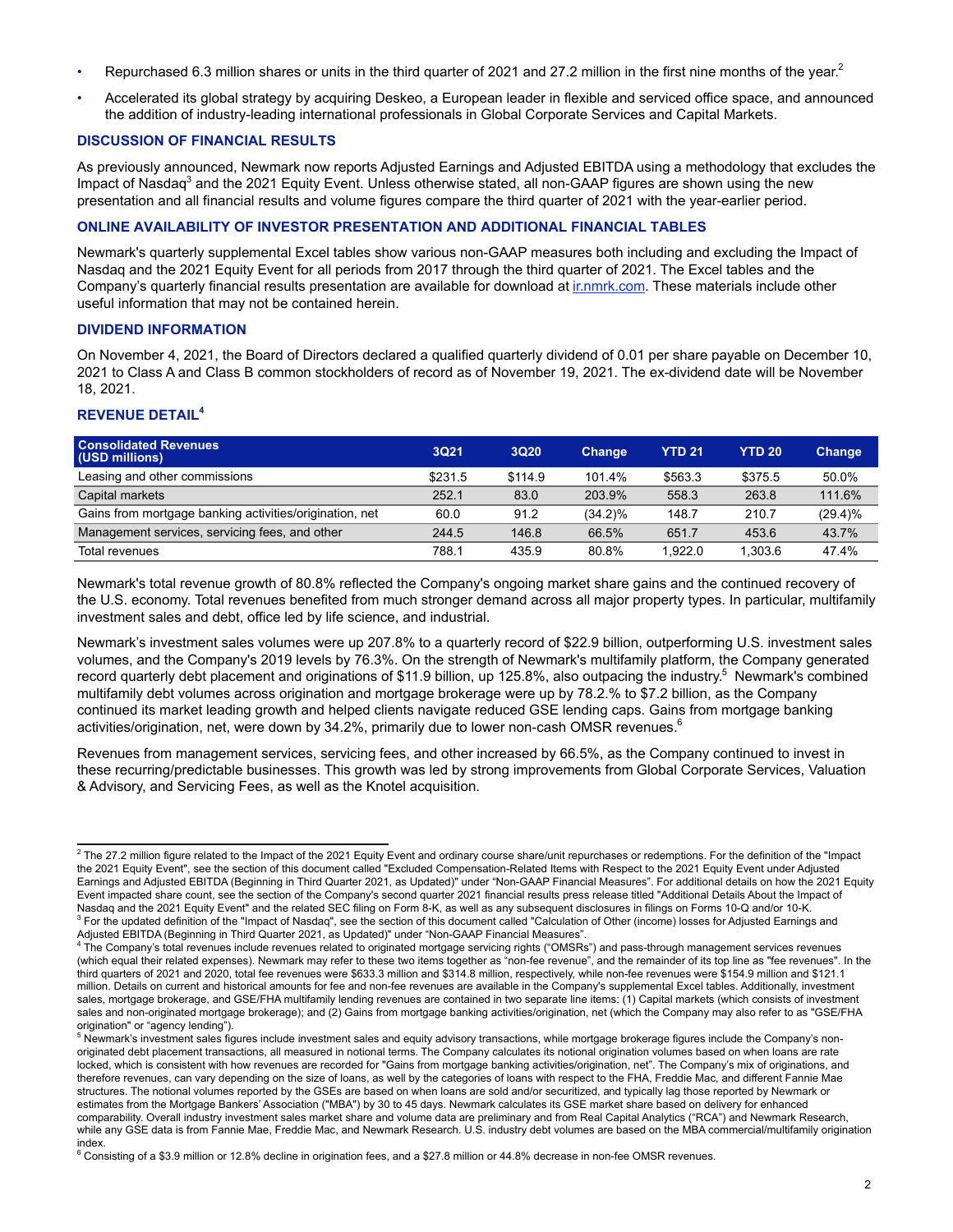#### **CONSOLIDATED EXPENSES<sup>7</sup>**

| <b>Consolidated Expenses</b><br>(USD millions)                                                   | 3Q21    | <b>3Q20</b> | Change     | <b>YTD 21</b> | <b>YTD 20</b> | <b>Change</b> |
|--------------------------------------------------------------------------------------------------|---------|-------------|------------|---------------|---------------|---------------|
| Compensation and employee benefits under GAAP                                                    | \$444.4 | \$253.9     | 75.0%      | \$1.274.9     | \$784.7       | 62.5%         |
| Equity-based compensation and allocations of net income<br>to limited partnership units and FPUs | 34.0    | 50.8        | $(33.1)\%$ | 315.7         | 74.5          | 323.6%        |
| Non-compensation expenses under GAAP                                                             | 186.9   | 97.5        | 91.7%      | 493.0         | 336.8         | 46.4%         |
| Total expenses under GAAP                                                                        | 665.3   | 402.2       | 65.4%      | 2.083.7       | 1.196.1       | 74.2%         |
| Compensation and employee benefits for Adjusted<br>Earnings                                      | 427.9   | 248.8       | 72.0%      | 1.067.7       | 777.1         | 37.4%         |
| Non-compensation expenses for Adjusted Earnings                                                  | 158.9   | 71.7        | 121.5%     | 413.7         | 255.3         | 62.0%         |
| <b>Total expenses for Adjusted Earnings</b>                                                      | 586.9   | 320.5       | 83.1%      | 1.481.4       | 1.032.5       | 43.5%         |

Newmark's third quarter of 2021 total expenses increased due to \$156.7 million of variable compensation related to growth in commission-based revenues, \$61.1 million dollars of higher pass-through expenses, and support and operational expenses, which were up 36.4% due to increased business activity.

#### **OTHER INCOME**

| <b>Other Income (USD millions)</b>                                            | 3Q21   | 3Q20    | <b>Change</b> | <b>YTD 21</b> | <b>YTD 20</b> | <b>Change</b> |
|-------------------------------------------------------------------------------|--------|---------|---------------|---------------|---------------|---------------|
| Nasdag Impact                                                                 | \$74.9 | \$116.1 | $(35.5)\%$    | \$1,157.0     | \$112.7       | 926.6%        |
| Mark-to-market gains (losses) on non-marketable<br>investments, net           |        |         | N/A           | 2.5           | (26.8)        | <b>NMF</b>    |
| Other items, net                                                              | 27.8   | (7.5)   | <b>NMF</b>    | 27.8          | (12.1)        | <b>NMF</b>    |
| Other income, net under GAAP                                                  | 102.7  | 108.6   | $(5.4)\%$     | 1,187.3       | 73.7          | 1,511.0%      |
| Exclude:                                                                      |        |         |               |               |               |               |
| Nasdag Impact                                                                 | (73.4) | (116.1) | $(36.8)\%$    | (1, 155.5)    | (112.6)       | 926.2%        |
| Mark-to-market gains on non-marketable investments, net                       |        |         | N/A           | (2.5)         | 26.8          | <b>NMF</b>    |
| Other items, net                                                              | (27.8) |         | N/A           | (27.8)        | 0.9           | <b>NMF</b>    |
| Other income (loss), net for Pre-tax Adjusted Earnings<br>and Adjusted EBITDA | 1.5    | (7.5)   | <b>NMF</b>    | 1.5           | (11.2)        | <b>NMF</b>    |

Newmark's third quarter of 2021 other income, net under GAAP included realized and unrealized gains related to the appreciation of Nasdaq shares and a non-cash gain related to the acquisition of Deskeo.

#### **TAXES AND NONCONTROLLING INTEREST**

| <b>Taxes (USD millions)</b>                                                         | 3Q21   | 3Q20   | <b>Change</b> | <b>YTD 21</b> | <b>YTD 20</b> | <b>Change</b> |
|-------------------------------------------------------------------------------------|--------|--------|---------------|---------------|---------------|---------------|
| GAAP provision for income taxes                                                     | \$53.8 | \$33.3 | 61.7%         | \$206.6       | \$38.2        | 441.4%        |
| Provision for income taxes for Adjusted Earnings                                    | 30.5   | 5.6    | 440.9%        | 59.0          | 14.8          | 299.2%        |
| Net income attributable to noncontrolling interests for<br><b>GAAP</b>              | 34.7   | 24.2   | 43.6%         | 191.6         | 30.6          | 527.0%        |
| Net income attributable to noncontrolling interests for<br><b>Adjusted Earnings</b> | 1.0    | 0.0    | <b>NMF</b>    | 2.4           | 0.7           | 259.1%        |

Taxes and net income attributable to noncontrolling interests generally move in tandem with the Company's earnings.

#### **CONSOLIDATED SHARE COUNT<sup>9</sup>**

| <b>Consolidated Share Count (shares in millions)</b>                | 3Q21  | 3Q20  | YoY<br><b>Change</b> | <b>YTD 21</b> | <b>YTD 20</b> | YoY<br><b>Change</b> |
|---------------------------------------------------------------------|-------|-------|----------------------|---------------|---------------|----------------------|
| Fully diluted weighted-average share count under GAAP               | 205.3 | 267.0 | $(23.1)\%$           | 194.3         | 265.1         | $(26.7)\%$           |
| Fully diluted weighted-average share count for Adjusted<br>Earnings | 257.8 | 266.8 | $(3.4)\%$            | 267.3         | 265.1         | 0.8%                 |
| Fully diluted period-end share count                                | 252.9 | 263.9 | (4.2)%               | 252.9         | 263.9         | $(4.2)\%$            |

Inclusive of both repurchases and the 2021 Equity Event, Newmark lowered its fully diluted share count by a gross total of 27.2 million between year-end 2020 and September 30, 2021 at an average price of \$12.69 per share or unit. These reductions were partially offset by issuance related to ordinary equity-based compensation. In addition, Newmark's fully diluted share count

<sup>&</sup>lt;sup>7</sup> Please see "Non-GAAP Financial Measures" for information on how non-cash GAAP gains attributable to OMSRs and GAAP amortization of mortgage servicing rights ("MSRs") effect non-GAAP results.

<sup>&</sup>lt;sup>8</sup> GAAP compensation expenses for the nine months ended September 2021 included charges related to the 2021 Equity Event, which did not impact prior periods. <sup>9</sup> "Spot" may be used interchangeably with the end-of-period share count. Newmark's fully diluted period-end share count for Adjusted Earnings as of September 30, 2021 included 190.7 million of Class A common shareholders, 21.3 million of Class B common shareholders, (16.3) million of treasury stock, 51.4 million of limited partnership units and 5.9 million of other share equivalents. Newmark's fully diluted period-end share count for Adjusted Earnings as of September 30, 2020 included 163.2 million of Class A common shareholders, 21.3 million of Class B common shareholders, (4.6) million of treasury stock, 83.7 million of limited partnership units and 0.2 million of other share equivalents In addition, the fully diluted weighted-average share count under GAAP may differ from the fully diluted weighted-average share count for Adjusted Earnings in order to avoid anti-dilution in certain periods. This also impacts GAAP net income for fully diluted shares.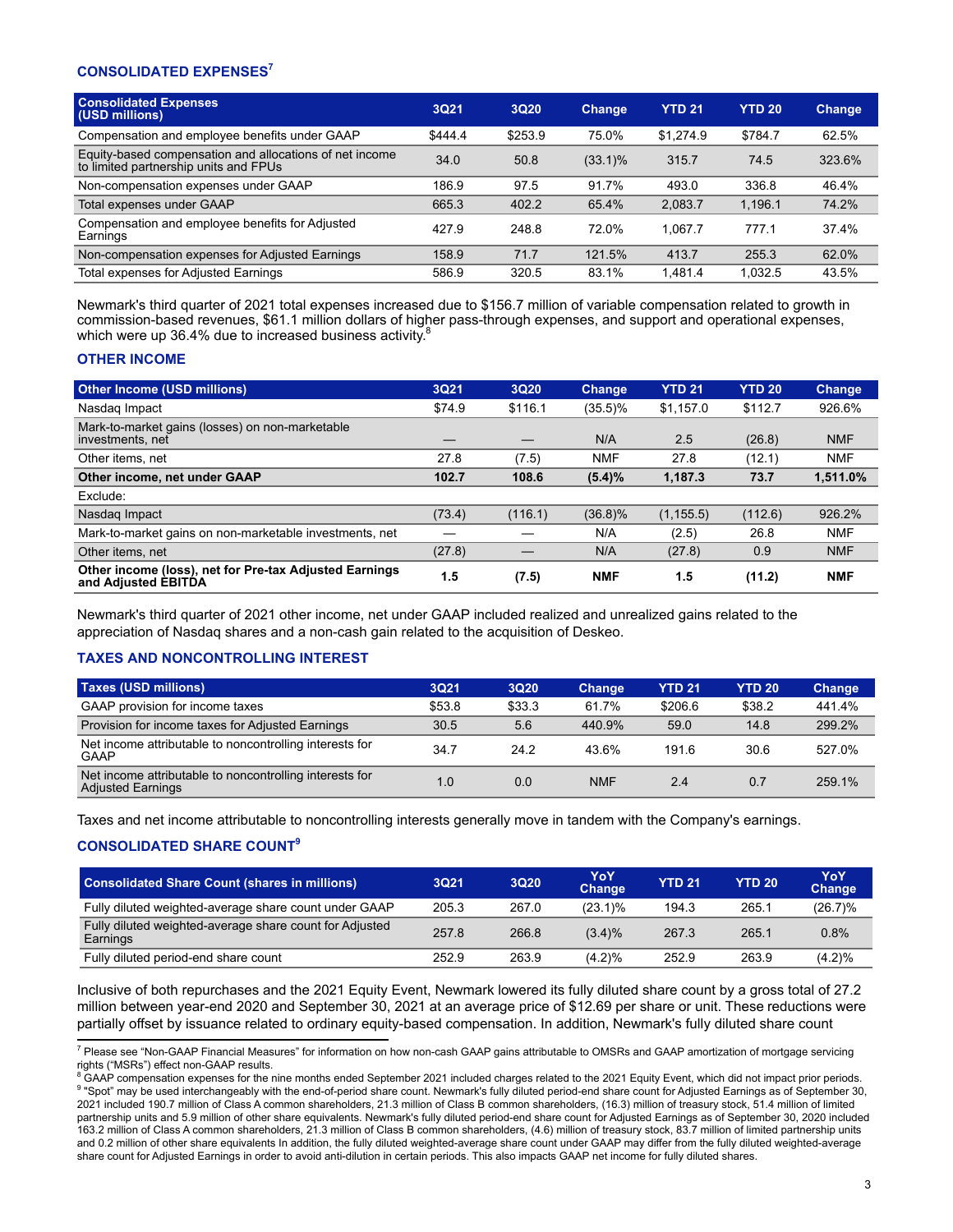moves in tandem with its stock price over a given period, all else equal, due to the treatment of RSUs under the treasury stock method. Therefore, the approximately 96% increase in the Company's stock price during the first nine months of 2021 drove the 6.2 million RSU-related increase in its fully diluted share count over the period.

2021 share and unit repurchases and/or redemptions are summarized below.

| <b>Fully Diluted Share Count Reduction</b>               | 3Q21    | YTD 21  |
|----------------------------------------------------------|---------|---------|
| Share and/or units repurchased or redeemed (in millions) | 6.3     |         |
| Average price per share/unit                             | \$13.44 | \$12.69 |

As of September 30, 2021, Newmark had \$315.9 million remaining in its \$400 million share and unit repurchase authorization, which is separate from the 2021 Equity Event.

#### **SELECT BALANCE SHEET DATA<sup>10</sup>**

| <b>Select Balance Sheet Data</b><br>(USD millions) | <b>September 30, 2021</b> | <b>December 31, 2020</b> |
|----------------------------------------------------|---------------------------|--------------------------|
| Cash and cash equivalents                          | \$170.8                   | \$191.4                  |
| Liquidity                                          | 566.9                     | 191.5                    |
| Long-term debt                                     | 544.6                     | 680.4                    |
| <b>Total Equity</b>                                | 1.646.6                   | 941.2                    |

Newmark had no net debt as of September 30, 2021. The significant improvement in its balance sheet metrics reflected the Impact of Nasdaq and cash generated by the business, partially offset by \$484.4 million of cash used with respect to the 2021 Equity Event (of which \$203.5 million related to a 16.3 million reduction in fully diluted shares); the ordinary course repurchase or redemption of 11.0 million shares and/or units for \$142.3 million; the repayment of the remaining \$140.0 million outstanding on Newmark's revolving credit facility; \$100.3 million of cash used for acquisitions; and ordinary movements in working capital. Newmark's strong financial position, continued cash flow generation, and our 465-million-dollar undrawn credit facility provide us with ample means to invest in growth, return capital to shareholders, and maintain our investment-grade credit metrics.

#### **OUTLOOK FOR 2021**

| Metric (USD in millions, except tax rate) | <b>Updated</b><br><b>Guidance</b> | <b>Year Earlier</b><br>Actual | % Change<br>YoY | <b>Previous</b><br><b>Guidance</b> |
|-------------------------------------------|-----------------------------------|-------------------------------|-----------------|------------------------------------|
| 4Q21 revenues                             | \$778 - \$828                     | \$601.4                       | 29%-38%         | <b>NA</b>                          |
| 4Q21 Adjusted EBITDA                      | $$165 - $185$                     | \$107.9                       | 53%-72%         | <b>NA</b>                          |
| FY21 revenues                             | \$2.700 - \$2.750                 | \$1.905.0                     | 42%-44%         | 26%-31%                            |
| <b>FY21 Adjusted EBITDA</b>               | $$537 - $557$                     | \$252.9                       | 113%-120%       | 64%-84%                            |

The Company's guidance still assumes that the Knotel acquisition will be \$0.03 to \$0.05 dilutive to 2021 Adjusted Earnings per share, and breakeven in 2022. Additionally, Newmark's guidance excludes the potential impact of any material future acquisitions or a significant number of new hires. This outlook is also subject to change based on various macroeconomic, social, political, and other factors, including the COVID-19 pandemic.

#### **CONFERENCE CALL AND INVESTOR PRESENTATION**

Newmark will host a conference call at 10:00 a.m. ET today to discuss these results. A webcast of the call, along with an investor presentation summarizing the Company's Non-GAAP results, is expected to be accessible via the following site: ir.nmrk.com. A webcast replay of the conference call is expected to be accessible at the same website within 24 hours of the live call and will be available for 365 days following the call.

The Company highly recommends that investors use the webcast to access the call to avoid experiencing extended wait times via the dial-in phone numbers. Participants who cannot access the webcast are strongly encouraged to pre-register to gain immediate access to the call and bypass the live operator. Pre-registration may be completed at any time by accessing the preregistration link on Newmark's Investor Relations website, ir.nmrk.com, or by navigating to:

https://www.incommglobalevents.com/registration/g4inc/8759/newmark-group-inc-reports-third-quarter-2021-financial-results/

<sup>&</sup>lt;sup>10</sup> "Total equity" in this table is the sum of "redeemable partnership interests," "noncontrolling interests" and "total stockholders' equity". "Long-term debt" in this table excludes "Warehouse facilities collateralized by U.S. Government Sponsored Enterprises". Newmark uses its warehouse lines and repurchase agreements for shortterm funding of mortgage loans originated under its GSE and FHA lending programs, and such amounts are generally offset by "Loans held for sale, at fair value" on the balance sheet. These loans are typically sold within 45 days. Loans made using Newmark's warehouse lines are recourse to Berkeley Point Capital LLC, but nonrecourse to Newmark Group. "Liquidity", when shown, excludes marketable securities that have been financed. See the section titled "Liquidity Defined" and the related reconciliation tables later in this document. "Net debt", when used, is defined as total debt, net of cash or, if applicable, total liquidity.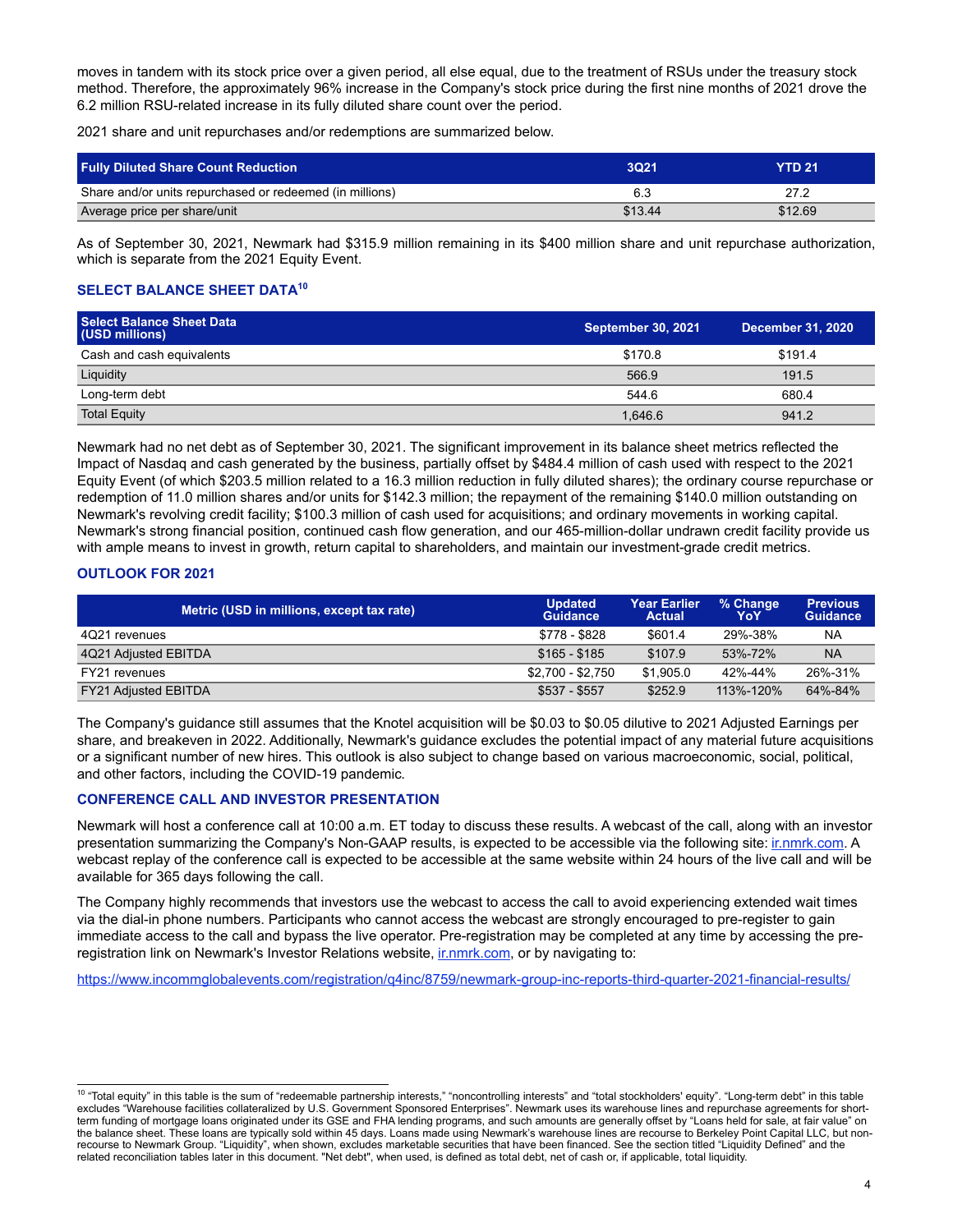Participants who have not pre-registered may join the call using the following information:

#### **LIVE CONFERENCE CALL DETAILS**

| Date - Start Time:   | 11/5/2021 at 10:00 a.m. ET |
|----------------------|----------------------------|
| U.S. Toll Free:      | 1-844-200-6205             |
| All Other Locations: | 1-929-526-1599             |
| Passcode:            | 769008                     |

#### **REPLAY**

| Expected Available From - To: | 11/5/2021 at 1:00 p.m. ET - 11/12/2021 at 11:59 p.m. ET |
|-------------------------------|---------------------------------------------------------|
| U.S. Toll Free:               | 1-866-813-9403                                          |
| UK Local:                     | 0204-525-0658                                           |
| All Other Locations:          | 44-204-525-0658                                         |
| Passcode:                     | 993807                                                  |

(Note: If clicking on any of the above links does not open up a new web page, you may need to cut and paste the above URLs into your browser's address bar.)

#### **OTHER USEFUL INFORMATION**

Newmark adopted the new Current Expected Credit Loss ("CECL") accounting standard on January 1, 2020. As of September 30, 2021, the Company had \$45.3 million in credit reserves, of which \$24.4 million related to Newmark's Fannie Mae multifamily mortgage servicing portfolio.

Throughout this document, certain reclassifications may have been made to previously reported amounts to conform to the current presentation and to show results on a consistent basis across periods. Unless otherwise stated, any such changes would have had no impact on consolidated revenues or earnings under GAAP or for Adjusted Earnings, all else being equal. Certain numbers in the tables or elsewhere throughout this document may not sum due to rounding. Rounding may have also impacted the presentation of certain year-on-year percentage changes.

#### **ADDITIONAL INFORMATION ABOUT COVID-19**

The commercial real estate services industry and certain of Newmark's businesses were adversely impacted by the COVID-19 pandemic in 2020. For additional disclosures about the impact of the pandemic, please refer to the "Impact of COVID-19 on the Company's Results" section in the most recent and any future updates to Form 10-K or Form 10-Q. The Company's clients and investors can find more detailed and useful information on the impact of COVID-19 and insights into how to best operate in the current environment at the following website: "COVID-19 Perspectives" - www.nmrk.com/covid-19.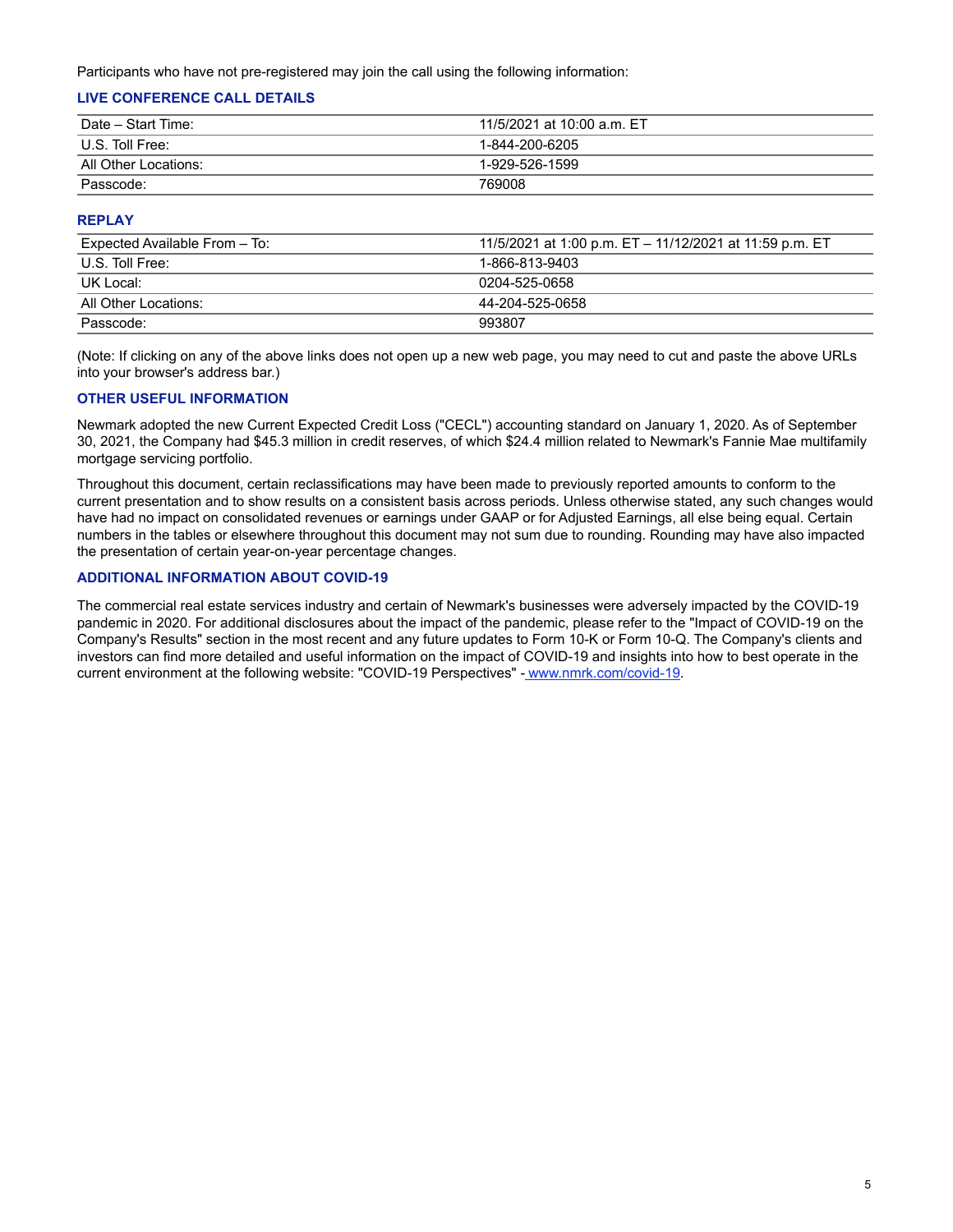## **NEWMARK GROUP, INC. CONSOLIDATED BALANCE SHEETS (in thousands) (unaudited)**

|                                                                                | September 30,   |                         | December 31, |  |
|--------------------------------------------------------------------------------|-----------------|-------------------------|--------------|--|
|                                                                                | 2021            |                         | 2020         |  |
| Assets                                                                         |                 |                         |              |  |
| <b>Current Assets:</b>                                                         |                 |                         |              |  |
| Cash and cash equivalents                                                      | \$<br>170,752   | \$                      | 191,448      |  |
| Restricted cash                                                                | 74,453          |                         | 66,951       |  |
| Marketable securities                                                          | 536,154         |                         | 33,283       |  |
| Loans held for sale, at fair value                                             | 1,200,192       |                         | 1,086,805    |  |
| Receivables, net                                                               | 514,392         |                         | 376,795      |  |
| Other current assets                                                           | 115,228         |                         | 63,790       |  |
| Total current assets                                                           | 2,611,171       |                         | 1,819,072    |  |
| Goodwill                                                                       | 651,695         |                         | 560,332      |  |
| Mortgage servicing rights, net                                                 | 533,923         |                         | 494,729      |  |
| Loans, forgivable loans and other receivables from employees and partners, net | 449,746         |                         | 454,270      |  |
| Right-of-use assets                                                            | 642,825         |                         | 190,469      |  |
| Fixed assets, net                                                              | 133,569         |                         | 96,367       |  |
| Other intangible assets, net                                                   | 71,825          |                         | 44,289       |  |
| Other assets                                                                   | 238,411         |                         | 322,922      |  |
| <b>Total assets</b>                                                            | \$<br>5,333,165 | \$                      | 3,982,450    |  |
| <b>Liabilities and Equity:</b>                                                 |                 |                         |              |  |
| <b>Current Liabilities:</b>                                                    |                 |                         |              |  |
| Warehouse facilities collateralized by U.S. Government Sponsored Enterprises   | \$<br>1,184,329 | \$                      | 1,061,202    |  |
| Accrued compensation                                                           | 393,631         |                         | 279,872      |  |
| Accounts payable, accrued expenses and other liabilities                       | 579,966         |                         | 326,548      |  |
| Securities loaned                                                              | 140,000         |                         | 33,278       |  |
| Payables to related parties                                                    | 7,347           |                         | 4,392        |  |
| <b>Total current liabilities</b>                                               | 2,305,273       |                         | 1,705,292    |  |
| Long-term debt                                                                 | 544,615         |                         | 680,385      |  |
| Right-of-use liabilities                                                       | 618,149         |                         | 218,629      |  |
| Other long-term liabilities                                                    | 218,516         |                         | 436,952      |  |
| <b>Total liabilities</b>                                                       | \$<br>3,686,553 | $\sqrt[6]{\frac{1}{2}}$ | 3,041,258    |  |
| Equity:                                                                        |                 |                         |              |  |
| Total equity (1)                                                               | 1,646,612       |                         | 941,192      |  |
| Total liabilities and equity                                                   | \$<br>5,333,165 | \$                      | 3,982,450    |  |

(1) Includes "redeemable partnership interests," "noncontrolling interests" and "total stockholders' equity."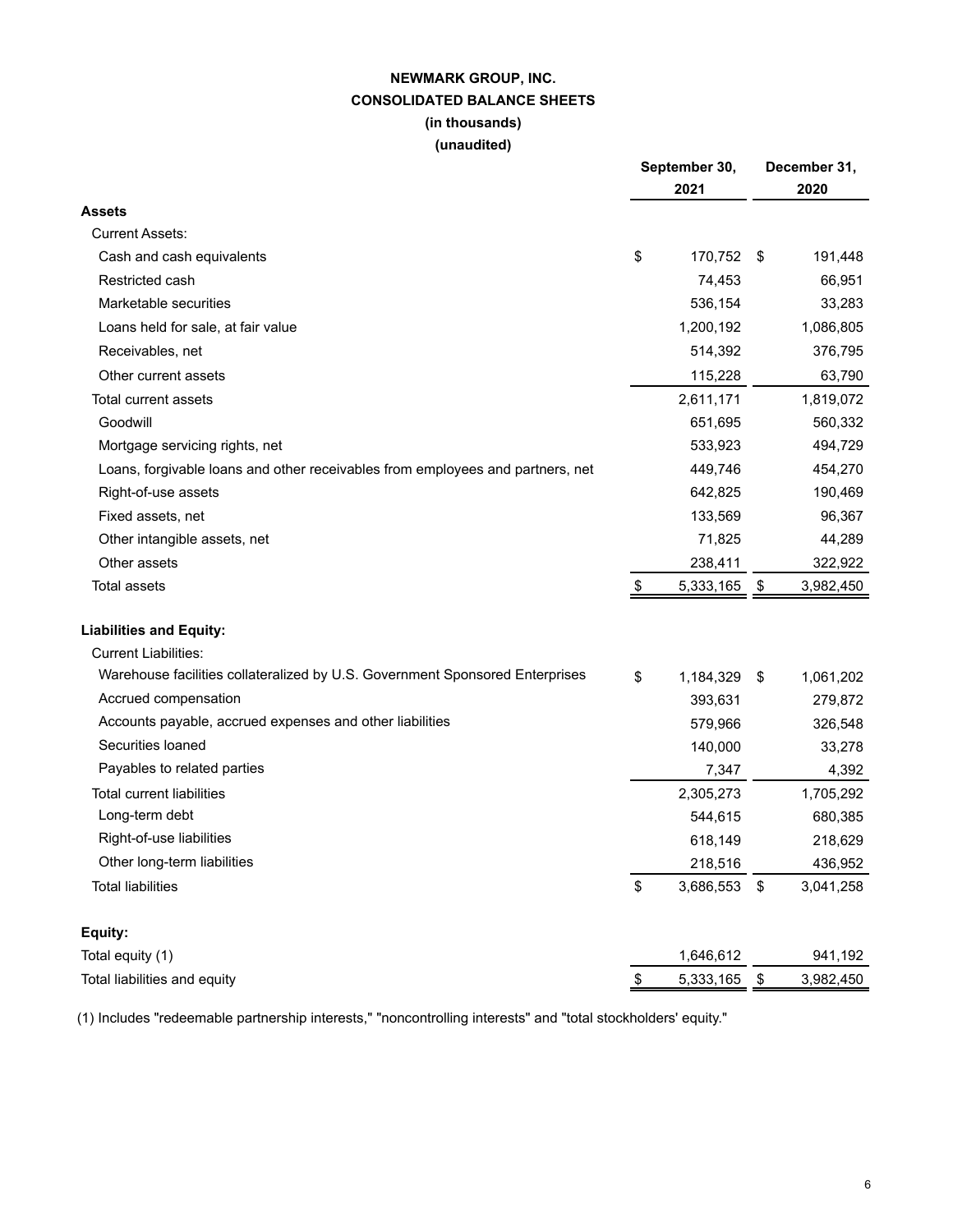## **NEWMARK GROUP, INC. CONSOLIDATED STATEMENTS OF OPERATIONS**

## **(in thousands, except per share data)**

**(unaudited)**

|                                                                                                  |               | <b>Three Months Ended</b><br>September 30, |           |         |           |           | <b>Nine Months Ended</b><br>September 30, |           |  |
|--------------------------------------------------------------------------------------------------|---------------|--------------------------------------------|-----------|---------|-----------|-----------|-------------------------------------------|-----------|--|
| <b>Revenues:</b>                                                                                 |               | 2021                                       |           | 2020    |           | 2021      |                                           | 2020      |  |
| Commissions                                                                                      | \$            | 483,627                                    | \$        | 197,903 | \$        | 1,121,565 | \$                                        | 639,303   |  |
| Gains from mortgage banking activities/origination, net                                          |               | 60,030                                     |           | 91,192  |           | 148,683   |                                           | 210,686   |  |
| Management services, servicing fees and other                                                    |               | 244,469                                    |           | 146,829 |           | 651,729   |                                           | 453,583   |  |
| Total revenues                                                                                   |               | 788,126                                    |           | 435,924 |           | 1,921,977 |                                           | 1,303,572 |  |
| <b>Expenses:</b>                                                                                 |               |                                            |           |         |           |           |                                           |           |  |
| Compensation and employee benefits                                                               |               | 444,408                                    |           | 253,908 |           | 1,274,879 |                                           | 784,684   |  |
| Equity-based compensation and allocations of net income to<br>limited partnership units and FPUs |               | 33,963                                     |           | 50,769  |           | 315,743   |                                           | 74,544    |  |
| Total compensation and employee benefits                                                         |               | 478,371                                    |           | 304,677 |           | 1,590,622 |                                           | 859,228   |  |
| Operating, administrative and other                                                              |               | 152,363                                    |           | 61,790  |           | 394,546   |                                           | 215,083   |  |
| Fees to related parties                                                                          |               | 5,664                                      |           | 6,109   |           | 17,696    |                                           | 17,126    |  |
| Depreciation and amortization                                                                    |               | 28,883                                     |           | 29,627  |           | 80,804    |                                           | 104,613   |  |
| Total non-compensation expenses                                                                  |               | 186,910                                    |           | 97,526  |           | 493,046   |                                           | 336,822   |  |
| Total operating expenses                                                                         |               | 665,281                                    |           | 402,203 |           | 2,083,668 |                                           | 1,196,050 |  |
| Other income, net:                                                                               |               |                                            |           |         |           |           |                                           |           |  |
| Other income, net                                                                                |               | 102,720                                    |           | 108,608 |           | 1,187,322 |                                           | 73,657    |  |
| Total other income, net                                                                          |               | 102,720                                    |           | 108,608 |           | 1,187,322 |                                           | 73,657    |  |
| Income from operations                                                                           |               | 225,565                                    |           | 142,328 |           | 1,025,631 |                                           | 181,179   |  |
| Interest expense, net                                                                            |               | (8, 498)                                   |           | (9,531) |           | (26, 034) |                                           | (28, 617) |  |
| Income before income taxes and noncontrolling interests                                          |               | 217,067                                    |           | 132,797 |           | 999,597   |                                           | 152,562   |  |
| Provision for income taxes                                                                       |               | 53,811                                     |           | 33,272  |           | 206,572   |                                           | 38,158    |  |
| Consolidated net income                                                                          |               | 163,256                                    |           | 99,525  |           | 793,025   |                                           | 114,404   |  |
| Less: Net income attributable to noncontrolling interests                                        |               | 34,707                                     |           | 24,176  |           | 191,627   |                                           | 30,563    |  |
| Net income available to common stockholders                                                      | \$            | 128,549                                    | \$        | 75,349  | \$        | 601,398   | \$                                        | 83,841    |  |
| Per share data:                                                                                  |               |                                            |           |         |           |           |                                           |           |  |
| Basic earnings per share                                                                         |               |                                            |           |         |           |           |                                           |           |  |
| Net income available to common stockholders (1)                                                  | \$            | 128,549                                    | \$        | 72,101  | \$        | 595,198   | \$                                        | 75,703    |  |
| Basic earnings per share                                                                         | ፍ             | 0.64                                       | ፍ         | 0.40    | ፍ         | 3.14      | ፍ                                         | 0.42      |  |
| Basic weighted-average shares of common stock<br>outstanding                                     |               | 199,413                                    |           | 179,501 |           | 189,317   |                                           | 178,527   |  |
| Fully diluted earnings per share                                                                 |               |                                            |           |         |           |           |                                           |           |  |
| Net income for fully diluted shares (1)                                                          | $\frac{3}{2}$ | 128,549                                    | \$        | 103,623 | -\$       | 595,198   | \$                                        | 110,422   |  |
| Fully diluted earnings per share                                                                 | \$            | 0.63                                       | \$        | 0.39    | - \$      | 3.06      | - \$                                      | 0.41      |  |
| Fully diluted weighted-average shares of common stock<br>outstanding                             |               | 205,281                                    |           | 266,973 |           | 194,320   |                                           | 265,104   |  |
| Dividends declared per share of common stock                                                     | $\frac{3}{2}$ | 0.01                                       | <u>\$</u> | 0.01    | <u>୍ଚ</u> | 0.03      | <u>_\$</u>                                | 0.12      |  |
| Dividends paid per share of common stock                                                         | \$            | 0.01                                       | \$        | 0.01    | \$        | 0.03      | \$                                        | 0.12      |  |

(1) Includes a reduction for dividends on preferred stock or exchangeable preferred partnership units of \$0.0 million and \$6.2 million for the three months and nine months ended September 30, 2021, respectively, and \$3.2 million and \$8.1 million for the three and nine months ended September 30, 2020, respectively. (see Note 1 - and Basis of Presentation" in the Company's most recently filed Form 10-Q or Form 10-K.)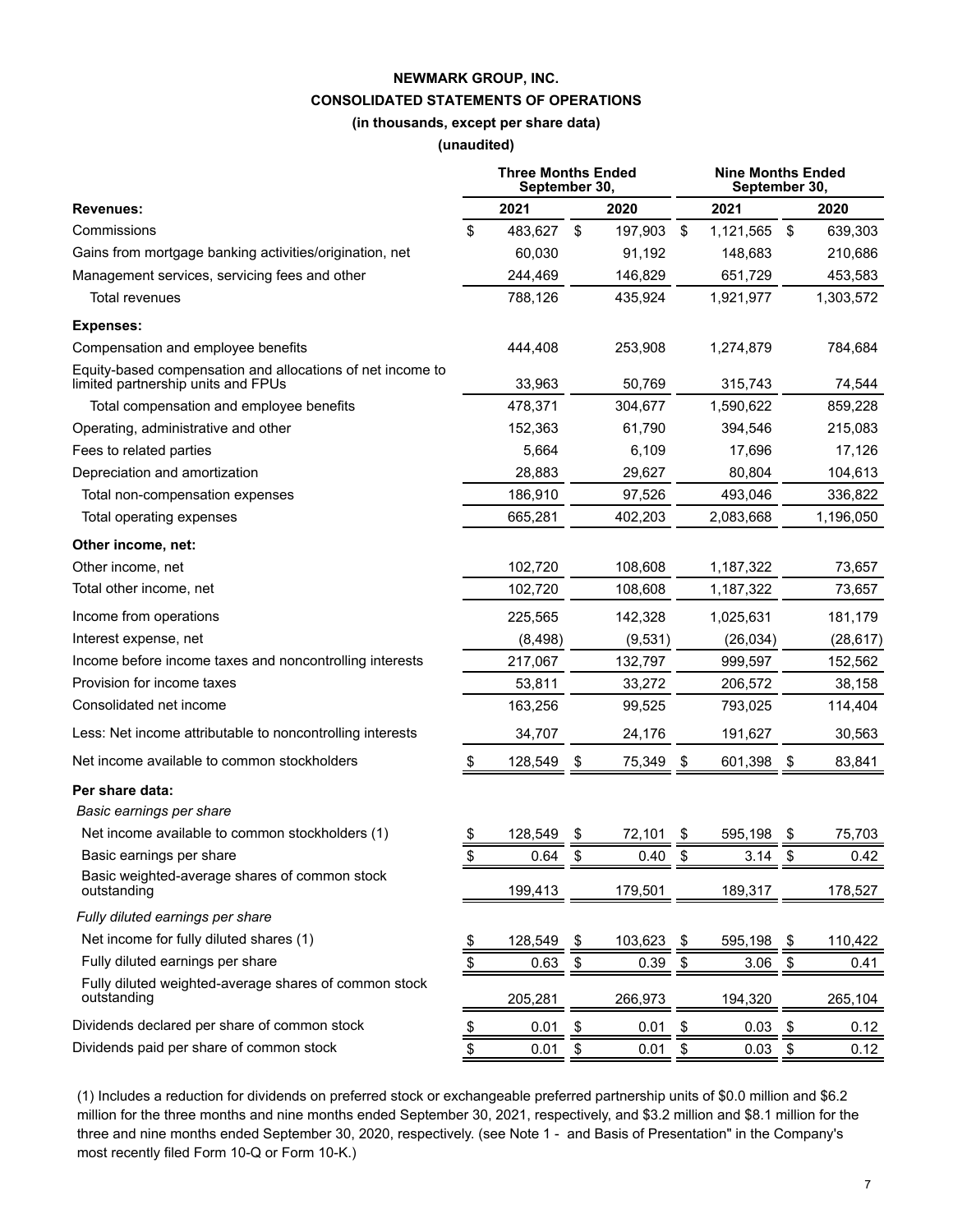#### **NEWMARK GROUP INC.**

#### **SUMMARIZED CONDENSED CONSOLIDATED STATEMENT OF CASH FLOWS**

#### **(In thousands)**

#### **(unaudited)**

|                                                                                                  | <b>Three Months Ended</b><br>September 30, |                    |    | <b>Nine Months Ended</b><br>September 30, |   |                 |    |             |
|--------------------------------------------------------------------------------------------------|--------------------------------------------|--------------------|----|-------------------------------------------|---|-----------------|----|-------------|
|                                                                                                  |                                            | 2021               |    | 2020                                      |   | 2021            |    | 2020        |
| Net cash provided by (used in) operating activities                                              | \$                                         | $(1, 111, 699)$ \$ |    | $(385, 955)$ \$                           |   | (326, 557)      | \$ | (1,341,049) |
| Net cash (used in) provided by investing activities                                              |                                            | 438,208            |    | (4,058)                                   |   | 423,988         |    | 12,506      |
| Net cash (used in) provided by financing activities                                              |                                            | 681,049            |    | 359,537                                   |   | (110, 625)      |    | 1,443,334   |
| Net (decrease) increase in cash and cash equivalents and<br>restricted cash                      |                                            | 7,558              |    | (30, 476)                                 |   | (13, 194)       |    | 114,791     |
| Cash and cash equivalents and restricted cash at beginning<br>of period                          |                                            | 237,647            |    | 367,138                                   |   | 258,399         |    | 221,872     |
| Cash and cash equivalents and restricted cash at end of<br>period                                |                                            | 245,205            | S. | 336,662                                   | S | 245,205         | S  | 336,663     |
| Net cash provided by (used in) operating activities excluding<br>loan originations and sales (1) | \$                                         | $(327, 498)$ \$    |    | 62.351                                    | S | $(213, 170)$ \$ |    | (18.604)    |

(1) Reflects \$484.4 million of cash used with respect to the 2021 Equity Event. Of this amount, \$203.4 million related to the 16.3 million reduction in fully diluted shares, and \$280.9 million related to amounts paid on behalf of, or to partners for withholding taxes related to unit exchanges and/or redemptions, cash paid for redemption of HDUs, and other items. But for these uses of cash, net cash provided by operating activities excluding loan originations and sales would have been \$156.9 million and \$271.2 million, respectively, in the three and nine months ended September 30, 2021.

Net cash provided by operating activities excluding loan originations and sales also reflects payments for new hires and producers in the amount of \$0.9 million and \$11.9 million for the three and nine months ended September 30, 2021, respectively and \$6.5 million and \$69.0 million for the three and nine months ended September 30, 2020, respectively.

The Condensed Consolidated Statements of Cash Flows are presented in summarized form. For complete Unaudited Condensed Consolidated Statements of Cash Flows, please refer to Newmark's Quarterly Report on Form 10-Q for the three and nine months ended September 30, 2021, to be filed with the Securities and Exchange Commission in the near future.

.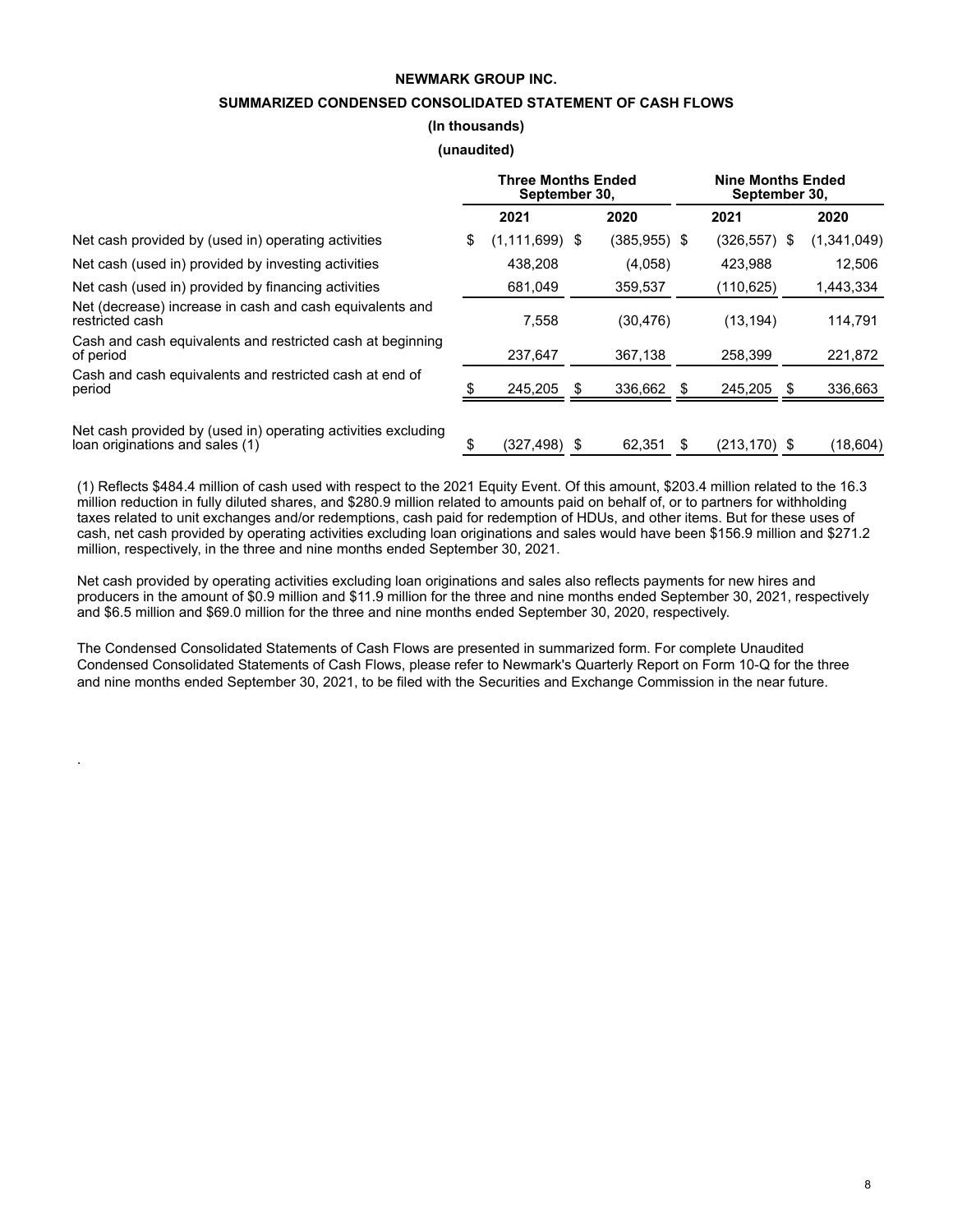#### **NON-GAAP FINANCIAL MEASURES**

This document contains non-GAAP financial measures that differ from the most directly comparable measures calculated and presented in accordance with Generally Accepted Accounting Principles in the United States ("GAAP"). Non-GAAP financial measures used by the Company include "Adjusted Earnings before noncontrolling interests and taxes", which is used interchangeably with "pre-tax Adjusted Earnings"; "Post-tax Adjusted Earnings to fully diluted shareholders", which is used interchangeably with "post-tax Adjusted Earnings"; "Adjusted EBITDA"; and "Liquidity". The definitions of these terms are below.

#### **ADJUSTED EARNINGS DEFINED**

Newmark uses non-GAAP financial measures, including "Adjusted Earnings before noncontrolling interests and taxes" and "Posttax Adjusted Earnings to fully diluted shareholders", which are supplemental measures of operating results used by management to evaluate the financial performance of the Company and its consolidated subsidiaries. Newmark believes that Adjusted Earnings best reflect the operating earnings generated by the Company on a consolidated basis and are the earnings which management considers when managing its business.

As compared with "Income (loss) before income taxes and noncontrolling interests" and "Net income (loss) for fully diluted shares", both prepared in accordance with GAAP, Adjusted Earnings calculations primarily exclude certain non-cash items and other expenses that generally do not involve the receipt or outlay of cash by the Company and/or which do not dilute existing stockholders. In addition, Adjusted Earnings calculations exclude certain gains and charges that management believes do not best reflect the ordinary results of Newmark. Adjusted Earnings is calculated by taking the most comparable GAAP measures and making adjustments for certain items with respect to compensation expenses, non-compensation expenses, and other income, as discussed below.

#### **CALCULATIONS OF COMPENSATION ADJUSTMENTS FOR ADJUSTED EARNINGS AND ADJUSTED EBITDA**

#### Treatment of Equity-Based Compensation under Adjusted Earnings and Adjusted EBITDA

The Company's Adjusted Earnings and Adjusted EBITDA measures exclude all GAAP charges included in the line item "Equitybased compensation and allocations of net income to limited partnership units and FPUs" (or "equity-based compensation" for purposes of defining the Company's non-GAAP results) as recorded on the Company's GAAP Consolidated Statements of Operations and GAAP Consolidated Statements of Cash Flows. These GAAP equity-based compensation charges reflect the following items:

- Charges with respect to grants of exchangeability, which reflect the right of holders of limited partnership units with no capital accounts, such as LPUs and PSUs, to exchange these units into shares of common stock, or into partnership units with capital accounts, such as HDUs, as well as cash paid with respect to taxes withheld or expected to be owed by the unit holder upon such exchange. The withholding taxes related to the exchange of certain non-exchangeable units without a capital account into either common shares or units with a capital account may be funded by the redemption of preferred units such as PPSUs.
- Charges with respect to preferred units. Any preferred units would not be included in the Company's fully diluted share count because they cannot be made exchangeable into shares of common stock and are entitled only to a fixed distribution. Preferred units are granted in connection with the grant of certain limited partnership units that may be granted exchangeability or redeemed in connection with the grant of shares of common stock at ratios designed to cover any withholding taxes expected to be paid. This is an acceptable alternative to the common practice among public companies of issuing the gross amount of shares to employees, subject to cashless withholding of shares, to pay applicable withholding taxes.
- GAAP equity-based compensation charges with respect to the grant of an offsetting amount of common stock or partnership units with capital accounts in connection with the redemption of non-exchangeable units, including PSUs and LPUs.
- Charges related to amortization of RSUs and limited partnership units.
- Charges related to grants of equity awards, including common stock or partnership units with capital accounts.
- Allocations of net income to limited partnership units and FPUs. Such allocations represent the pro-rata portion of post-tax GAAP earnings available to such unit holders.

The amount of certain quarterly equity-based compensation charges is based upon the Company's estimate of such expected charges during the annual period, as described further below under "Methodology for Calculating Adjusted Earnings Taxes".

Virtually all of Newmark's key executives and producers have equity or partnership stakes in the Company and its subsidiaries and generally receive deferred equity or limited partnership units as part of their compensation. A significant percentage of Newmark's fully diluted shares are owned by its executives, partners, and employees. The Company issues limited partnership units as well as other forms of equity-based compensation, including grants of exchangeability into shares of common stock, to provide liquidity to its employees, to align the interests of its employees and management with those of common stockholders, to help motivate and retain key employees, and to encourage a collaborative culture that drives cross-selling and growth.

All share equivalents that are part of the Company's equity-based compensation program, including REUs, PSUs, LPUs, certain HDUs, and other units that may be made exchangeable into common stock, as well as RSUs (which are recorded using the treasury stock method), are included in the fully diluted share count when issued or at the beginning of the subsequent quarter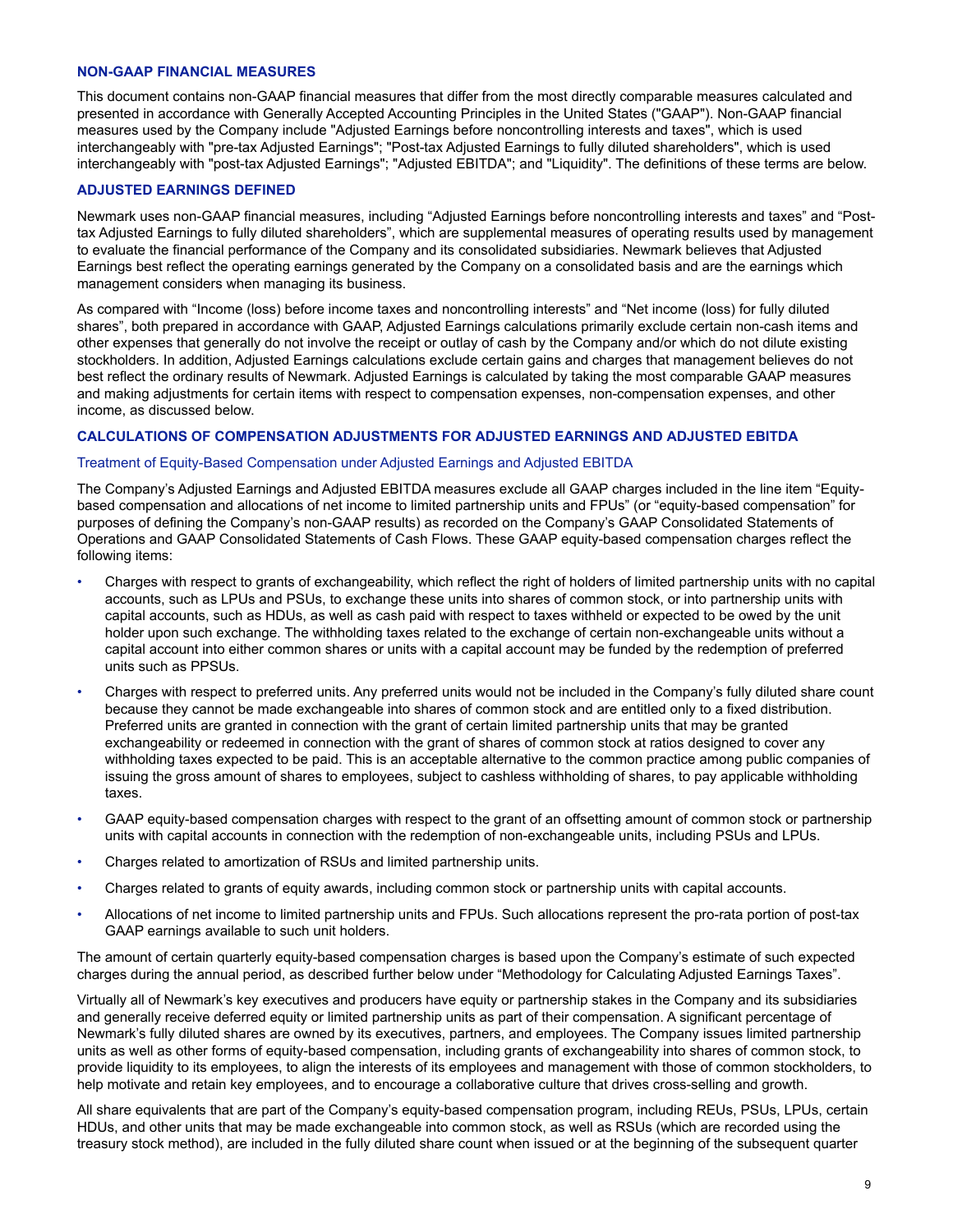after the date of grant. Generally, limited partnership units other than preferred units are expected to be paid a pro-rata distribution based on Newmark's calculation of Adjusted Earnings per fully diluted share.

#### Certain Other Compensation-Related Items under Adjusted Earnings and Adjusted EBITDA

Newmark also excludes various other GAAP items that management views as not reflective of the Company's underlying performance for the given period from its calculation of Adjusted Earnings and Adjusted EBITDA. These may include compensation-related items with respect to cost-saving initiatives, such as severance charges incurred in connection with headcount reductions as part of broad restructuring and/or cost savings plans.

The Company also excludes compensation charges related to non-cash GAAP gains attributable to originated mortgage servicing rights (which Newmark refers to as "OMSRs") because these gains are also excluded from Adjusted Earnings and Adjusted EBITDA.

#### Excluded Compensation-Related Items with Respect to the 2021 Equity Event under Adjusted Earnings and Adjusted EBITDA (Beginning in Third Quarter 2021, as Updated)

Newmark does not view the GAAP compensation charges related to 2021 Equity Event that were not equity-based compensation as being reflective of its ongoing operations (the "Impact of the 2021 Equity Event"). These consisted of charges relating to cash paid to independent contractors for their withholding taxes and the cash redemption of HDUs. These were recorded as expenses based on Newmark's previous non-GAAP results, but were excluded in the recast non-GAAP results beginning in the third quarter of 2021 for the following reasons:

- But for the 2021 Equity Event, the items comprising such charges would have otherwise been settled in shares and been recorded as equity-based compensation in future periods, as is the Company's normal practice. Had this occurred, such amounts would have been excluded from Adjusted Earnings and Adjusted EBITDA, and would also have resulted in higher fully diluted share counts, all else equal.
- Newmark views the fully diluted share count reduction related to the 2021 Equity Event to be economically similar to the common practice among public companies of issuing the net amount of common shares to employees for their vested stockbased compensation, selling a portion of the gross shares pay applicable withholding taxes, and separately making open market repurchases of common shares.
- There was nothing comparable to the 2021 Equity Event in 2020 and nothing similar is currently contemplated after 2021. Accordingly, the only prior period recast with respect to the 2021 Equity Event was the second quarter of 2021.

#### Calculation of Non-Compensation Expense Adjustments for Adjusted Earnings

Newmark's calculation of pre-tax Adjusted Earnings excludes non-cash GAAP charges related to the following:

- Amortization of intangibles with respect to acquisitions.
- Amortization of mortgage servicing rights (which Newmark refers to as "MSRs"). Under GAAP, the Company recognizes OMSRs equal to the fair value of servicing rights retained on mortgage loans originated and sold. Subsequent to the initial recognition at fair value, MSRs are carried at the lower of amortized cost or fair value and amortized in proportion to the net servicing revenue expected to be earned. However, it is expected that any cash received with respect to these servicing rights, net of associated expenses, will increase Adjusted Earnings and Adjusted EBITDA in future periods.
- Various other GAAP items that management views as not reflective of the Company's underlying performance for the given period, including non-compensation-related charges incurred as part of broad restructuring and/or cost savings plans. Such GAAP items may include charges for exiting leases and/or other long-term contracts as part of cost-saving initiatives, as well as non-cash impairment charges related to assets, goodwill and/or intangibles created from acquisitions.

#### Non-Cash Adjustment for Originated Mortgage Servicing Rights Revenue for Adjusted Earnings

Newmark's calculation of pre-tax Adjusted Earnings excludes non-cash GAAP gains attributable to OMSRs. Beginning in the fourth quarter of 2020, OMSRs are no longer included in non-compensation adjustments for Adjusted Earnings but instead shown as a separate line item in the Company's "Reconciliation of GAAP Net Income Available to Common Stockholders to Adjusted Earnings Before Noncontrolling Interests and Taxes and GAAP Fully Diluted EPS to Post-Tax Adjusted EPS". This presentation has no impact on previously reported Adjusted Earnings.

#### Calculation of Other (income) losses for Adjusted Earnings and Adjusted EBITDA (Beginning in Third Quarter 2021, as Updated)

Adjusted Earnings calculations also exclude certain other non-cash, non-dilutive, and/or non-economic items, which may, in some periods, include:

- Unusual, one-time, non-ordinary or non-recurring gains or losses.
- Non-cash GAAP asset impairment charges.
- The impact of any unrealized non-cash mark-to-market gains or losses on "Other income (loss)" related to the variable share forward agreements with respect to Newmark's expected receipt of the Nasdaq payments in 2021 and 2022 and the recently settled 2020 Nasdaq payment (the "Nasdaq Forwards").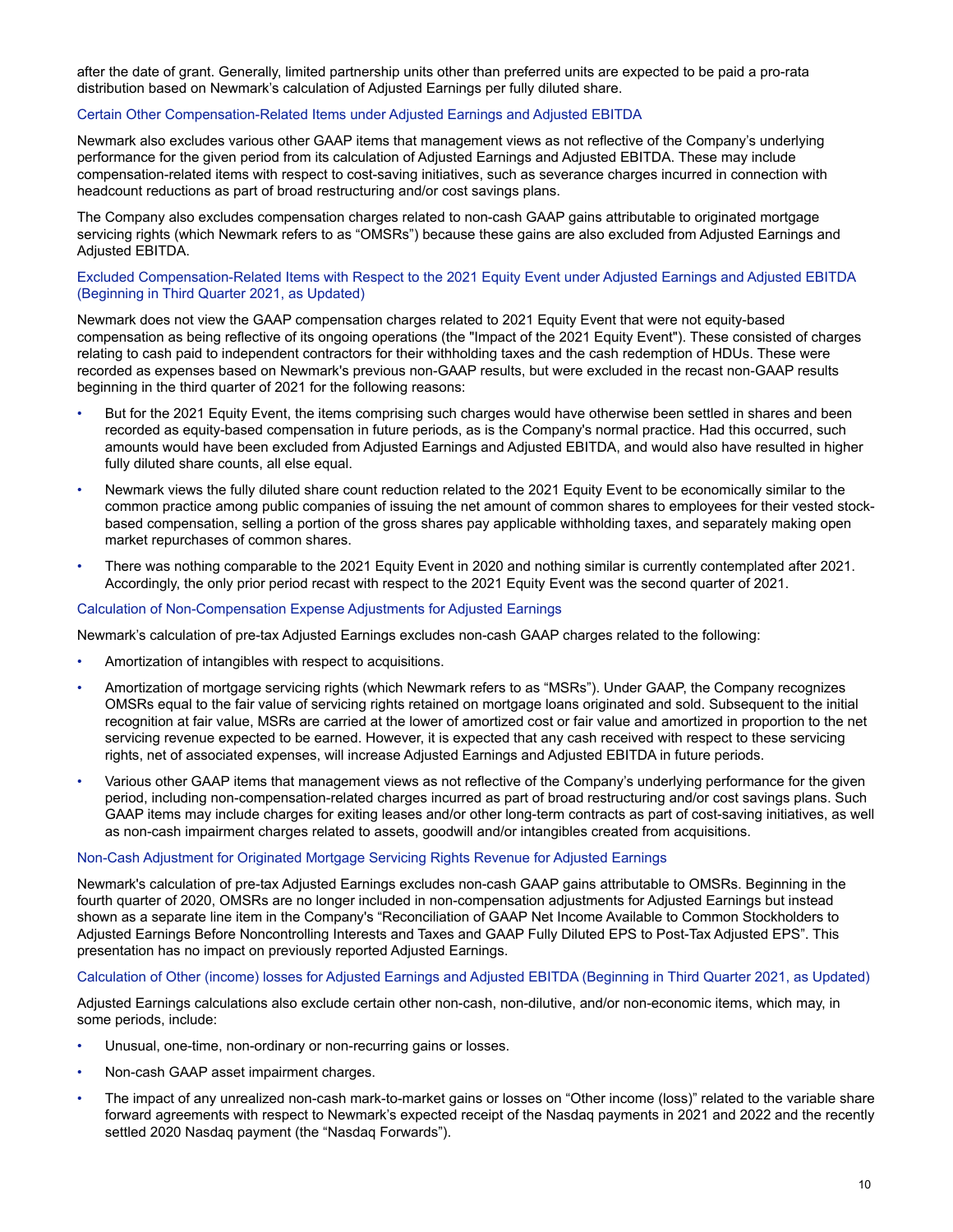- Mark-to-market adjustments for non-marketable investments.
- Certain other non-cash, non-dilutive, and/or non-economic items.

Due to the sale of Nasdaq's U.S. fixed income business in the second quarter of 2021, the Nasdaq Earn-out and related Forward settlements were accelerated, less certain previously disclosed adjustments. Because these shares were originally expected to be received over a 15 year period ending in 2027, the Earn-out had been included in calculations of Adjusted Earnings and Adjusted EBITDA under Newmark's previous non-GAAP methodology. Due to the acceleration of the Earn-out and the Nasdaq Forwards, the Company now views results excluding certain items related to the Earn-out to be a better reflection of the underlying performance of Newmark's ongoing operations. Therefore, beginning with the third quarter of 2021, other (income) losses for Adjusted Earnings and Adjusted EBITDA also excludes the impact of the below items. These items may collectively be referred to as the "Impact of Nasdaq".

- Realized gains related to the accelerated receipt on June 25, 2021 of Nasdaq shares.
- Realized gains or losses and unrealized mark-to-market gains or losses with respect to Nasdaq shares received prior to the Earn-out acceleration.
- The impact of any unrealized non-cash mark-to-market gains or losses on "Other income (loss)" related to the variable share forward agreements with respect to Newmark's expected receipt of the Nasdaq payments in 2021 and 2022 and the recently settled 2020 Nasdaq payment (the "Nasdaq Forwards"). This item was historically excluded under the previous non-GAAP definitions.
- Other items related to the Earn-out.

Upon further consideration, Newmark's calculations of non-GAAP "Other income (loss)" will continue to include dividend income on Nasdaq shares, as these dividends contribute to cash flow and are generally correlated to Newmark's interest expense on short term borrowing against such shares. All other things being equal, as Newmark sells Nasdaq shares, both its interest expense and dividend income will decline.

#### **METHODOLOGY FOR CALCULATING ADJUSTED EARNINGS TAXES**

Although Adjusted Earnings are calculated on a pre-tax basis, Newmark also reports post-tax Adjusted Earnings to fully diluted shareholders. The Company defines post-tax Adjusted Earnings to fully diluted shareholders as pre-tax Adjusted Earnings reduced by the non-GAAP tax provision described below and net income (loss) attributable to noncontrolling interest for Adjusted Earnings.

The Company calculates its tax provision for post-tax Adjusted Earnings using an annual estimate similar to how it accounts for its income tax provision under GAAP. To calculate the quarterly tax provision under GAAP, Newmark estimates its full fiscal year GAAP income before noncontrolling interests and taxes and the expected inclusions and deductions for income tax purposes, including expected equity-based compensation during the annual period. The resulting annualized tax rate is applied to Newmark's quarterly GAAP income before income taxes and noncontrolling interests. At the end of the annual period, the Company updates its estimate to reflect the actual tax amounts owed for the period.

To determine the non-GAAP tax provision, Newmark first adjusts pre-tax Adjusted Earnings by recognizing any, and only, amounts for which a tax deduction applies under applicable law. The amounts include charges with respect to equity-based compensation; certain charges related to employee loan forgiveness; certain net operating loss carryforwards when taken for statutory purposes; and certain charges related to tax goodwill amortization. These adjustments may also reflect timing and measurement differences, including treatment of employee loans; changes in the value of units between the dates of grants of exchangeability and the date of actual unit exchange; variations in the value of certain deferred tax assets; and liabilities and the different timing of permitted deductions for tax under GAAP and statutory tax requirements.

After application of these adjustments, the result is the Company's taxable income for its pre-tax Adjusted Earnings, to which Newmark then applies the statutory tax rates to determine its non-GAAP tax provision. Newmark views the effective tax rate on pre-tax Adjusted Earnings as equal to the amount of its non-GAAP tax provision divided by the amount of pre-tax Adjusted Earnings.

Generally, the most significant factor affecting this non-GAAP tax provision is the amount of charges relating to equity-based compensation. Because the charges relating to equity-based compensation are deductible in accordance with applicable tax laws, increases in such charges have the effect of lowering the Company's non-GAAP effective tax rate and thereby increasing its post-tax Adjusted Earnings.

Newmark incurs income tax expenses based on the location, legal structure, and jurisdictional taxing authorities of each of its subsidiaries. Certain of the Company's entities are taxed as U.S. partnerships and are subject to the Unincorporated Business Tax ("UBT") in New York City. Any U.S. federal and state income tax liability or benefit related to the partnership income or loss, with the exception of UBT, rests with the unit holders rather than with the partnership entity. The Company's consolidated financial statements include U.S. federal, state, and local income taxes on the Company's allocable share of the U.S. results of operations. Outside of the U.S., Newmark is expected to operate principally through subsidiary corporations subject to local income taxes. For these reasons, taxes for Adjusted Earnings are expected to be presented to show the tax provision the consolidated Company would expect to pay if 100% of earnings were taxed at global corporate rates.

**CALCULATIONS OF PRE- AND POST-TAX ADJUSTED EARNINGS PER SHARE**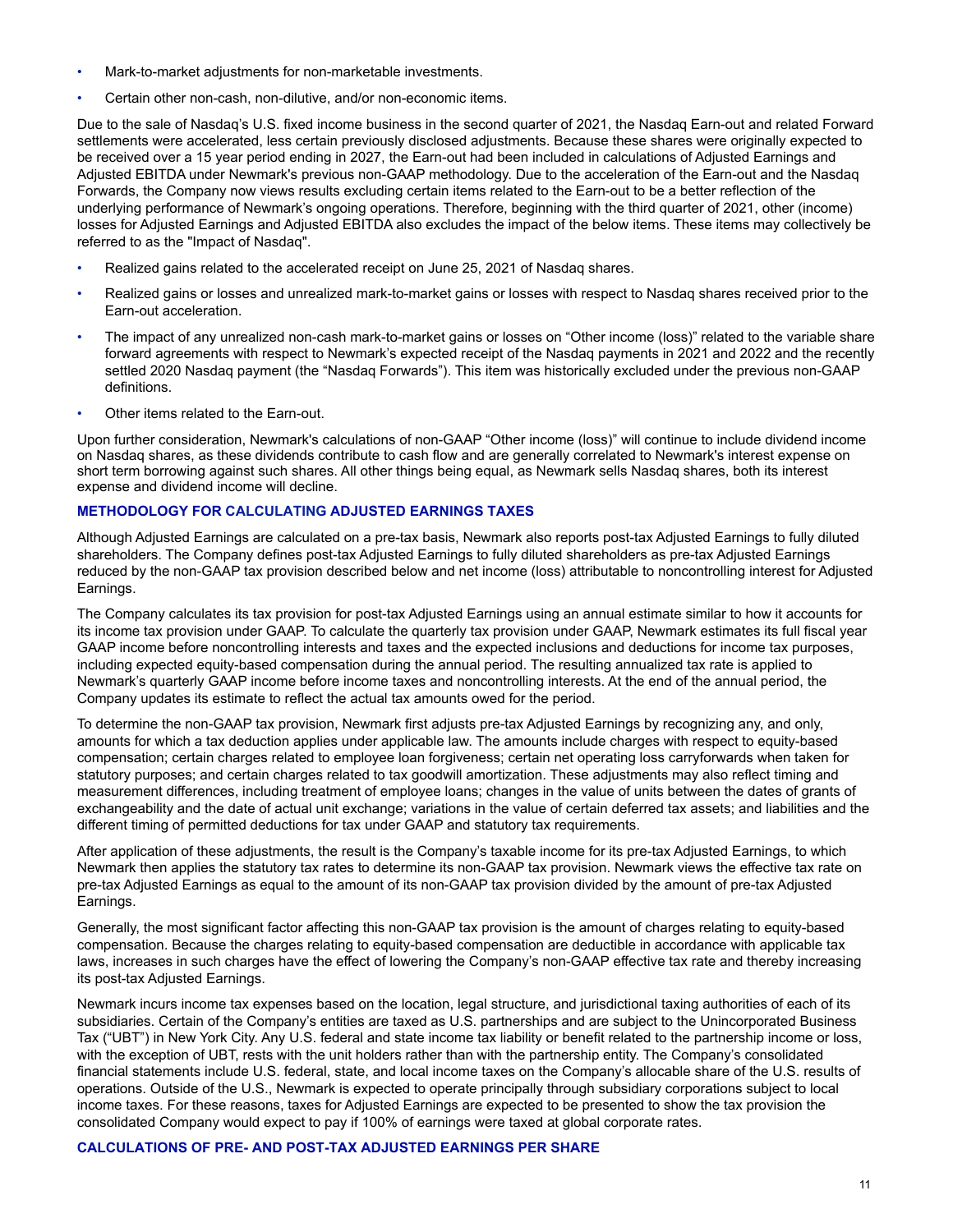Newmark's pre-tax Adjusted Earnings and post-tax Adjusted Earnings per share calculations assume either that:

- The fully diluted share count includes the shares related to any dilutive instruments, but excludes the associated expense, net of tax, when the impact would be dilutive; or
- The fully diluted share count excludes the shares related to these instruments, but includes the associated expense, net of tax.

The share count for Adjusted Earnings excludes certain shares and share equivalents expected to be issued in future periods but not yet eligible to receive dividends and/or distributions. Each quarter, the dividend payable to Newmark's stockholders, if any, is expected to be determined by the Company's Board of Directors with reference to a number of factors, including post-tax Adjusted Earnings per share. Newmark may also pay a pro-rata distribution of net income to limited partnership units, as well as to Cantor for its noncontrolling interest. The amount of this net income, and therefore of these payments per unit, would be determined using the above definition of Adjusted Earnings per share on a pre-tax basis.

The declaration, payment, timing, and amount of any future dividends payable by the Company will be at the discretion of its Board of Directors using the fully diluted share count. In addition, the non-cash preferred dividends are excluded from Adjusted Earnings per share as Newmark expected to redeem the related exchangeable preferred limited partnership units ("EPUs") with Nasdaq shares. For more information on any share count adjustments, see the table of Exhibit 99.1 to this Current Report on Form 8-K and/or the Company's most recent financial results press release titled "Fully Diluted Weighted-Average Share Count for GAAP and Adjusted Earnings."

#### **MANAGEMENT RATIONALE FOR USING ADJUSTED EARNINGS**

Newmark's calculation of Adjusted Earnings excludes the items discussed above because they are either non-cash in nature, because the anticipated benefits from the expenditures are not expected to be fully realized until future periods, or because the Company views results excluding these items as a better reflection of the underlying performance of Newmark's ongoing operations. Management uses Adjusted Earnings in part to help it evaluate, among other things, the overall performance of the Company's business, to make decisions with respect to the Company's operations, and to determine the amount of dividends payable to common stockholders and distributions payable to holders of limited partnership units. Dividends payable to common stockholders and distributions payable to holders of limited partnership units are included within "Distributions to stockholders" and "Earnings distributions to limited partnership interests and noncontrolling interests," respectively, in our unaudited, condensed, consolidated statements of cash flows.

The term "Adjusted Earnings" should not be considered in isolation or as an alternative to GAAP net income (loss). The Company views Adjusted Earnings as a metric that is not indicative of liquidity, or the cash available to fund its operations, but rather as a performance measure. Pre- and post-tax Adjusted Earnings, as well as related measures, are not intended to replace the Company's presentation of its GAAP financial results. However, management believes that these measures help provide investors with a clearer understanding of Newmark's financial performance and offer useful information to both management and investors regarding certain financial and business trends related to the Company's financial condition and results of operations. Management believes that the GAAP and Adjusted Earnings measures of financial performance should be considered together.

For more information regarding Adjusted Earnings, see the sections of Exhibit 99.1 to this Current Report on Form 8-K and/or the Company's most recent financial results press release titled "Reconciliation of GAAP Income to Adjusted Earnings and GAAP Fully Diluted EPS to Post-tax Adjusted EPS", including the related footnotes, for details about how Newmark's non-GAAP results are reconciled to those under GAAP.

#### **ADJUSTED EBITDA DEFINED**

Newmark also provides an additional non-GAAP financial performance measure, "Adjusted EBITDA", which it defines as GAAP "Net income (loss) available to common stockholders", adjusted for the following items:

- Net income (loss) attributable to noncontrolling interest.
- Provision (benefit) for income taxes.
- OMSR revenue.
- MSR amortization.
- Compensation charges related to OMSRs.
- Other depreciation and amortization.
- Equity-based compensation and allocations of net income to limited partnership units and FPUs.
- Various other GAAP items that management views as not reflective of the Company's underlying performance for the given period. These may include compensation-related items with respect to cost-saving initiatives, such as severance charges incurred in connection with headcount reductions as part of broad restructuring and/or cost savings plans; charges for exiting leases and/or other long-term contracts as part of cost-saving initiatives; and non-cash impairment charges related to assets, goodwill and/or intangibles created from acquisitions.
- Other non-cash, non-dilutive, and/or non-economic items, which may, in certain periods, include the impact of any unrealized non-cash mark-to-market gains or losses on "other income (loss)" related to the variable share forward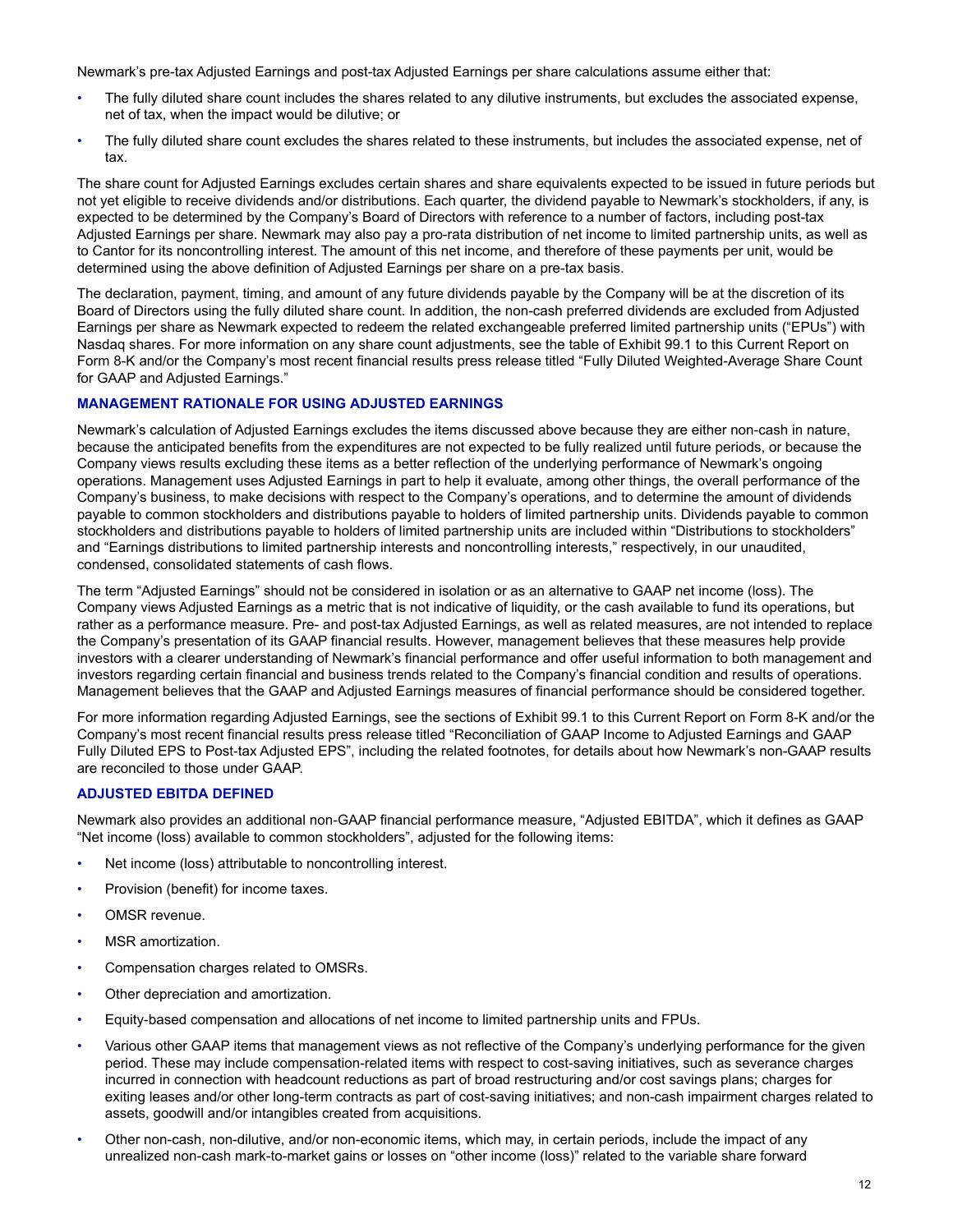agreements with respect to Newmark's expected receipt of the Nasdaq payments in 2021 and 2022 and the recently settled 2020 Nasdaq payment (the "Nasdaq Forwards"), as well as mark-to-market adjustments for non-marketable investments.

Interest expense.

Beginning with the third quarter of 2021, calculation of Adjusted EBITDA excludes the Impact of Nasdaq and the Impact of the 2021 Equity Event, (Together, the "Impact of Nasdaq and the 2021 Equity Event") which are defined above.

Newmark's calculation of Adjusted EBITDA excludes certain items discussed above because they are either non-cash in nature, because the anticipated benefits from the expenditures are not expected to be fully realized until future periods, or because the Company views excluding these items as a better reflection of the underlying performance Newmark's ongoing operations. The Company's management believes that its Adjusted EBITDA measure is useful in evaluating Newmark's operating performance, because the calculation of this measure generally eliminates the effects of financing and income taxes and the accounting effects of capital spending and acquisitions, which would include impairment charges of goodwill and intangibles created from acquisitions. Such items may vary for different companies for reasons unrelated to overall operating performance. As a result, the Company's management uses this measure to evaluate operating performance and for other discretionary purposes. Newmark believes that Adjusted EBITDA is useful to investors to assist them in getting a more complete picture of the Company's financial results and operations.

Since Newmark's Adjusted EBITDA is not a recognized measurement under GAAP, investors should use this measure in addition to GAAP measures of net income when analyzing Newmark's operating performance. Because not all companies use identical EBITDA calculations, the Company's presentation of Adjusted EBITDA may not be comparable to similarly titled measures of other companies. Furthermore, Adjusted EBITDA is not intended to be a measure of free cash flow or GAAP cash flow from operations because the Company's Adjusted EBITDA does not consider certain cash requirements, such as tax and debt service payments.

For more information regarding Adjusted EBITDA, see the section of Exhibit 99.1 to this Current Report on Form 8-K and/or the Company's most recent financial results press release titled "Reconciliation of GAAP Income to Adjusted EBITDA", including the related footnotes, for details about how Newmark's non-GAAP results are reconciled to those under GAAP EPS.

#### **TIMING OF OUTLOOK FOR CERTAIN GAAP AND NON-GAAP ITEMS**

Newmark anticipates providing forward-looking guidance for GAAP revenues and for certain non-GAAP measures from time to time. However, the Company does not anticipate providing an outlook for other GAAP results. This is because certain GAAP items, which are excluded from Adjusted Earnings and/or Adjusted EBITDA, are difficult to forecast with precision before the end of each period. The Company therefore believes that it is not possible for it to have the required information necessary to forecast GAAP results or to quantitatively reconcile GAAP forecasts to non-GAAP forecasts with sufficient precision without unreasonable efforts. For the same reasons, the Company is unable to address the probable significance of the unavailable information. The relevant items that are difficult to predict on a quarterly and/or annual basis with precision and may materially impact the Company's GAAP results include, but are not limited, to the following:

- Certain equity-based compensation charges that may be determined at the discretion of management throughout and up to the period-end.
- Unusual, one-time, non-ordinary, or non-recurring items.
- The impact of gains or losses on certain marketable securities, as well as any gains or losses related to associated mark-tomarket movements and/or hedging. These items are calculated using period-end closing prices.
- Non-cash asset impairment charges, which are calculated and analyzed based on the period-end values of the underlying assets. These amounts may not be known until after period-end.
- Acquisitions, dispositions, and/or resolutions of litigation, which are fluid and unpredictable in nature.

#### **LIQUIDITY DEFINED**

Newmark may also use a non-GAAP measure called "liquidity". The Company considers liquidity to be comprised of the sum of cash and cash equivalents, marketable securities, and reverse repurchase agreements (if any), less securities lent out in securities loaned transactions and repurchase agreements. The Company considers liquidity to be an important metric for determining the amount of cash that is available or that could be readily available to the Company on short notice. For more information regarding liquidity, see the section of Exhibit 99.1 to this Current Report on Form 8-K and/or the Company's most recent financial results press release titled "Liquidity Analysis", including any related footnotes, for details about how Newmark's non-GAAP results are reconciled to those under GAAP.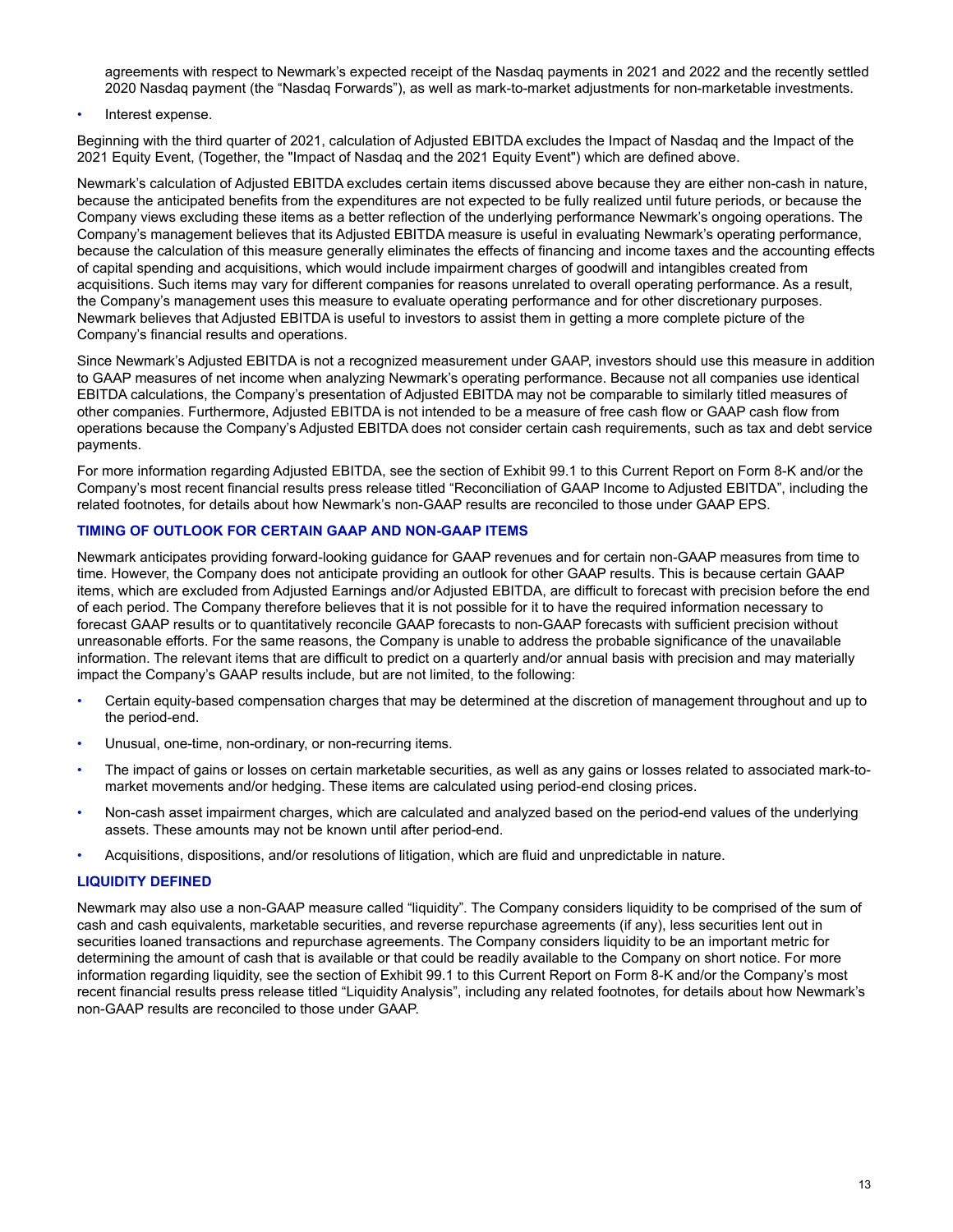#### **NEWMARK GROUP, INC.**

## **RECONCILIATION OF GAAP NET INCOME AVAILABLE TO COMMON STOCKHOLDERS TO ADJUSTED EARNINGS**

**BEFORE NONCONTROLLING INTERESTS AND TAXES AND GAAP FULLY DILUTED EPS TO POST-TAX ADJUSTED EPS**

#### **(in thousands, except per share data)**

**(unaudited)**

|                                                                                                       | <b>Three Months Ended</b><br>September 30, |            | <b>Nine Months Ended</b><br>September 30. |            |      |               |      |            |
|-------------------------------------------------------------------------------------------------------|--------------------------------------------|------------|-------------------------------------------|------------|------|---------------|------|------------|
|                                                                                                       |                                            | 2021       |                                           | 2020       |      | 2021          |      | 2020       |
| <b>GAAP</b> net income available to common stockholders                                               |                                            | \$128,549  |                                           | \$75,349   |      | \$601,398     |      | \$83,841   |
| Provision for income taxes (1)                                                                        |                                            | 53,811     |                                           | 33,272     |      | 206,572       |      | 38,158     |
| Net income attributable to noncontrolling interests (2)                                               |                                            | 34,707     |                                           | 24,176     |      | 191,627       |      | 30,563     |
| GAAP income before income taxes and noncontrolling interests                                          |                                            | \$217,067  |                                           | \$132,797  |      | \$999,597     |      | \$152,562  |
| Pre-tax adjustments:                                                                                  |                                            |            |                                           |            |      |               |      |            |
| <b>Compensation adjustments:</b>                                                                      |                                            |            |                                           |            |      |               |      |            |
| Equity-based compensation and allocations of net income to limited<br>partnership units and FPUs (3)  |                                            | 33,963     |                                           | 50,769     |      | 315,743       |      | 74,544     |
| Other compensation adjustments (4)                                                                    |                                            | 16,491     |                                           | 5,147      |      | 207,142       |      | 7,555      |
| <b>Total Compensation adjustments</b>                                                                 |                                            | 50,454     |                                           | 55,916     |      | 522,885       |      | 82,099     |
| <b>Non-Compensation adjustments:</b>                                                                  |                                            |            |                                           |            |      |               |      |            |
| Amortization of intangibles (5)                                                                       |                                            | 2,416      |                                           | 1,744      |      | 6,503         |      | 5,053      |
| MSR amortization (6)                                                                                  |                                            | 20,103     |                                           | 22,601     |      | 57,854        |      | 85,937     |
| Other non-compensation adjustments (7)                                                                |                                            | 5,461      |                                           | 1,585      |      | 15,014        |      | (9,359)    |
| <b>Total Non-Compensation expense adjustments</b>                                                     |                                            | 27,980     |                                           | 25,930     |      | 79,371        |      | 81,631     |
| Non-cash adjustment for OMSR revenue (8)                                                              |                                            | (33, 644)  |                                           | (60, 947)  |      | (88, 175)     |      | (132, 423) |
| Other (income) loss, net<br>Other non-cash, non-dilutive, and/or non-economic items and Nasdag<br>(9) |                                            | (101, 245) |                                           | (116, 134) |      | (1, 185, 835) |      | (84, 932)  |
| Total Other (income) loss, net                                                                        |                                            | (101, 245) |                                           | (116, 134) |      | (1, 185, 835) |      | (84, 932)  |
| Total pre-tax adjustments                                                                             |                                            | (56, 455)  |                                           | (95, 235)  |      | (671, 754)    |      | (53, 625)  |
| Adjusted Earnings before noncontrolling interests and taxes ("Pre-<br>tax Adjusted Earnings")         |                                            | \$160,612  |                                           | \$37,562   |      | \$327,843     |      | \$98,937   |
| GAAP net income available to common stockholders                                                      |                                            | \$128,549  |                                           | \$75,349   |      | \$601,398     |      | \$83,841   |
| Allocations of net income to noncontrolling interests (10)                                            |                                            | 33,748     |                                           | 24,185     |      | 189,261       |      | 29,904     |
| Total pre-tax adjustments (from above)                                                                |                                            | (56, 455)  |                                           | (95, 235)  |      | (671, 754)    |      | (53, 625)  |
| Income tax adjustment to reflect Adjusted Earnings taxes (1)                                          |                                            | 23,330     |                                           | 27,638     |      | 147,546       |      | 23,375     |
| Post-tax Adjusted Earnings to fully diluted shareholders ("Post-tax<br>Adjusted Earnings <sup>7</sup> |                                            | \$129,172  |                                           | \$31,937   |      | \$266,451     |      | \$83,495   |
| <b>Per Share Data:</b>                                                                                |                                            |            |                                           |            |      |               |      |            |
| GAAP fully diluted earnings per share (11)                                                            | \$                                         | 0.63       | \$                                        | 0.39       | \$   | 3.06          | \$   | 0.41       |
| Allocation of net income to noncontrolling interests                                                  |                                            |            |                                           |            |      | (0.01)        |      |            |
| Exchangeable preferred limited partnership units non-cash preferred<br>dividends                      |                                            |            |                                           | 0.01       |      | 0.02          |      | 0.02       |
| Total pre-tax adjustments (from above)                                                                |                                            | (0.22)     |                                           | (0.36)     |      | (2.51)        |      | (0.20)     |
| Income tax adjustment to reflect adjusted earnings taxes                                              |                                            | 0.09       |                                           | 0.10       |      | 0.55          |      | 0.09       |
| Other                                                                                                 |                                            | (0.10)     |                                           | (0.02)     |      | (0.12)        |      |            |
| Post-tax Adjusted Earnings Per Share ("Adjusted Earnings EPS")                                        | \$                                         | 0.50       | - \$                                      | 0.12       | - \$ | 1.00          | - \$ | 0.32       |
| Pre-tax adjusted earnings per share                                                                   | \$                                         | $0.62$ \$  |                                           | $0.14$ \$  |      | $1.23$ \$     |      | 0.37       |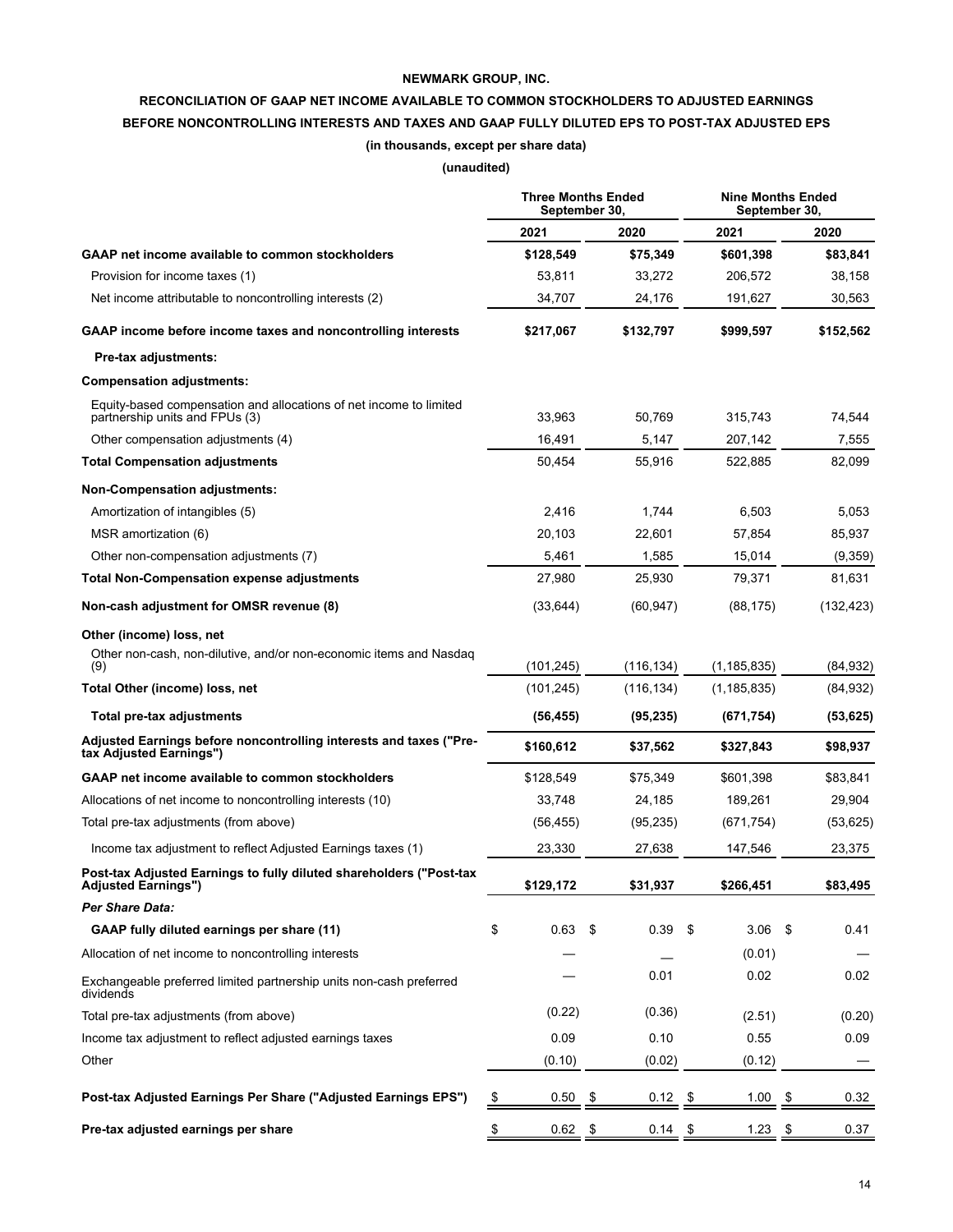## **Total Other (income) loss, net Fully diluted weighted-average shares of common stock**

| Total Other (income) loss, net                                       | (101.245) | $(116.134)$ \$ | $(1.185.835)$ \$ | (84, 932) |
|----------------------------------------------------------------------|-----------|----------------|------------------|-----------|
| Fully diluted weighted-average shares of common stock<br>outstanding | 257.791   | 266.793        | 267.268          | 265.104   |

#### **Notes to the above table:**

(1) Newmark's GAAP provision (benefit) for income taxes is calculated based on an annualized methodology. Newmark includes additional taxdeductible items when calculating the provision (benefit) for taxes with respect to Adjusted Earnings using an annualized methodology. These include tax-deductions related to equity-based compensation, and certain net-operating loss carryforwards. The adjustment in the tax provision to reflect Adjusted Earnings is shown below (in millions):

|                                                    | Three Months Ended September 30, |  | Nine Months Ended September 30, |  |         |  |        |
|----------------------------------------------------|----------------------------------|--|---------------------------------|--|---------|--|--------|
|                                                    | 2021                             |  | 2020                            |  | 2021    |  | 2020   |
| GAAP provision for (benefit from) income taxes     | 53.8                             |  | 33.3                            |  | 206.6   |  | 38.2   |
| Income tax adjustment to reflect Adjusted Earnings | (23.3)                           |  | (27.7)                          |  | (147.5) |  | (23.4) |
| Provision for income taxes for Adjusted Earnings   | 30.5                             |  | 5.6                             |  | 59.1    |  | 14.8   |

(2) Primarily represents Cantor's pro-rata portion of Newmark's net income and the noncontrolling portion of Newmark's net income in subsidiaries which are not wholly owned.

(3) The components of equity-based compensation and allocations of net income to limited partnership units and FPUs are as follows (in millions):

|                                                                                                  |                         | Three Months Ended September 30, |                 |      |        |      | Nine Months Ended September 30, |  |  |
|--------------------------------------------------------------------------------------------------|-------------------------|----------------------------------|-----------------|------|--------|------|---------------------------------|--|--|
|                                                                                                  | 2021                    | 2020                             |                 |      | 2021   |      | 2020                            |  |  |
| Issuance of common stock and exchangeability<br>expenses                                         | \$<br>14.4              | - \$                             | $13.2 \quad$ \$ |      | 298.2  | - \$ | 21.7                            |  |  |
| Allocations of net income (loss)                                                                 | 13.2                    |                                  | 29.2            |      | 38.1   |      | 30.8                            |  |  |
| Limited partnership units amortization                                                           | 2.3                     |                                  | 4.9             |      | (32.1) |      | 12.8                            |  |  |
| <b>RSU Amortization Expense</b>                                                                  | 4.1                     |                                  | 3.5             |      | 11.6   |      | 9.2                             |  |  |
| Equity-based compensation and allocations of net<br>income to limited partnership units and FPUs | \$<br>34.0 <sup>5</sup> |                                  | 50.8            | - \$ | 315.8  |      | 74.5                            |  |  |

(4) Includes compensation expenses related to severance charges as a result of the cost savings initiatives of \$0.2 million and \$2.0 million for the three months ended September 30, 2021 and 2020, respectively, and \$2.3 million and \$4.0 million for the nine months ended September 30, 2021 and 2020, respectively. Also includes commission charges related to non-cash GAAP gains attributable to OMSR revenues of \$0.4 million and \$1.4 million for the three and nine months ended September 30, 2021, respectively, and \$2.9 million and \$3.5 million for the three and nine months ended September 30, 2020. For the three and nine months ended September 30, 2021, includes \$16.0 million and \$203.8 million, respectively, related to the 2021 Equity Event.

(5) Includes Non-cash GAAP charges related to the amortization of intangibles with respect to acquisitions.

(6) Adjusted Earnings calculations exclude non-cash GAAP amortization of mortgage servicing rights (which Newmark refers to as "MSRs"). Subsequent to the initial recognition at fair value. MSRs are carried at the lower of amortized cost or fair value and amortized in proportion to the net servicing revenue expected to be earned. However, it is expected that any cash received with respect to these servicing rights, net of associated expenses, will increase Adjusted Earnings in future periods.

(7) For the three months and nine months ended September 30, 2021 includes \$3.0 million and \$12.0 million, respectively of charges the company does not consider a part of its ongoing operations. Includes \$1.6 million and \$3.5 million and of charges the Company does not consider a part of its ongoing operations for the three and nine months ended September 30, 2020, respectively. Includes legal settlements for \$2.5 million and \$3.0 million for the three and for the nine months ended September 30, 2021, respectively. September 30, 2020 includes \$12.8 million of acquisitions earnout reversals.

(8) Adjusted Earnings calculations exclude non-cash GAAP gains attributable to originated mortgage servicing rights (which Newmark refers to as "OMSRs"). Under GAAP, Newmark recognizes OMSRs equal to the fair value of servicing rights retained on mortgage loans originated and sold.

(9) The components of non-cash, non-dilutive, non-economic items are as follows (in millions):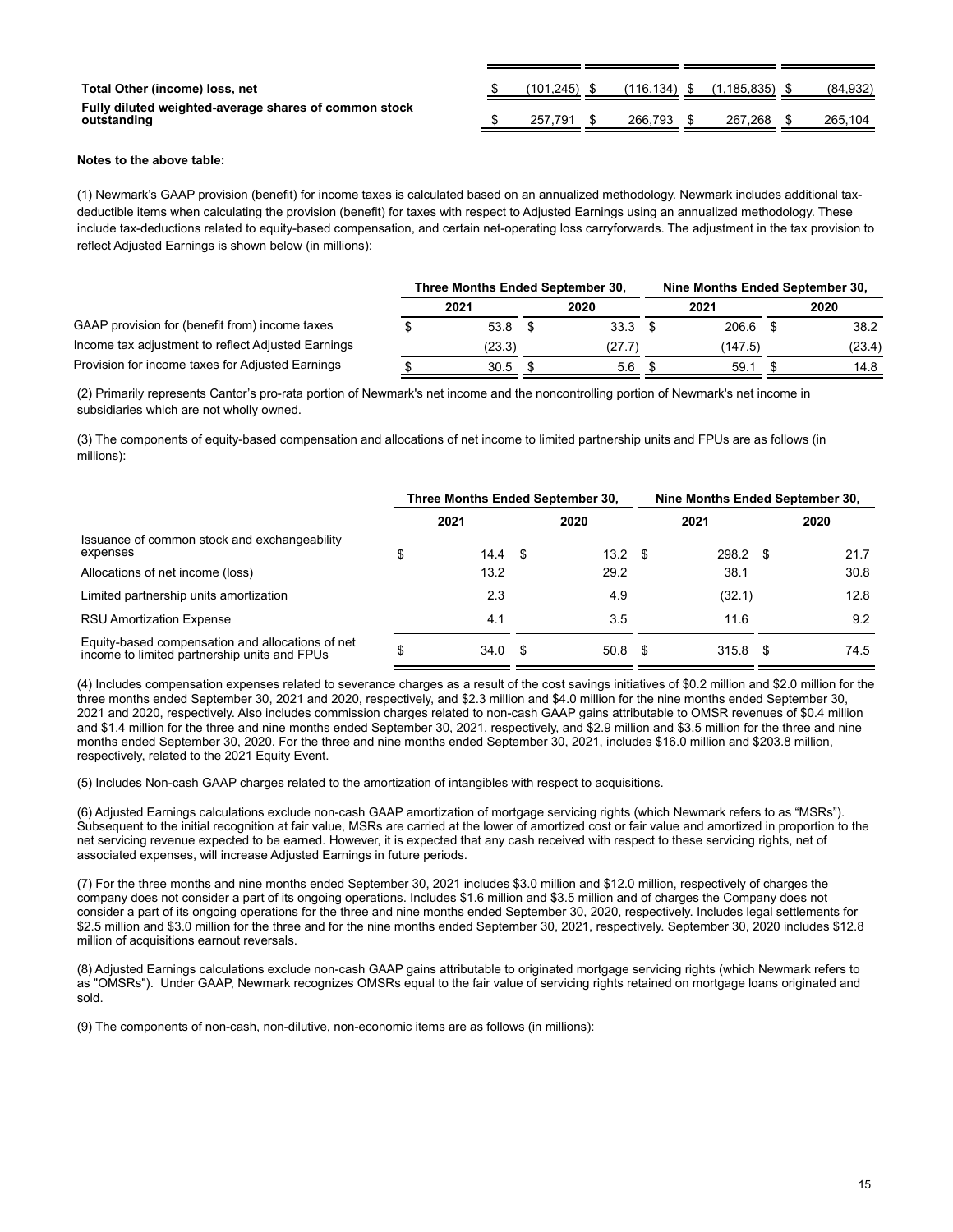| Three Months Ended September 30, |        |  |                           |  |                              |  |                                                                      |
|----------------------------------|--------|--|---------------------------|--|------------------------------|--|----------------------------------------------------------------------|
|                                  | 2021   |  | 2020                      |  | 2021                         |  | 2020                                                                 |
| Φ                                |        |  |                           |  |                              |  | (119.7)                                                              |
|                                  | (27.8) |  |                           |  | (27.8)                       |  |                                                                      |
|                                  |        |  |                           |  | (2.5)                        |  | 26.8                                                                 |
|                                  | (0.2)  |  | 5.8                       |  | 12.2                         |  | 7.1                                                                  |
|                                  |        |  | 0.0                       |  | 0.0                          |  | 0.9                                                                  |
|                                  |        |  |                           |  |                              |  | (84.9)                                                               |
|                                  |        |  | $(73.2)$ \$<br>(101.2) \$ |  | $(121.9)$ \$<br>$(116.1)$ \$ |  | Nine Months Ended September 30,<br>$(1,167.7)$ \$<br>$(1, 185.8)$ \$ |

(10) Excludes the noncontrolling portion of Newmark's net income in subsidiaries which are not wholly owned.

(11) Includes a reduction for dividends on preferred stock or exchangeable preferred partnership units of \$0.0 million and \$6.2 million for the three months and nine months ended September 30, 2021, respectively, and \$3.2 million and \$8.1 million for the three and nine months ended September 30, 2020, respectively. (see Note 1 - and Basis of Presentation" in the Company's most recently filed Form 10-Q or Form 10-K.)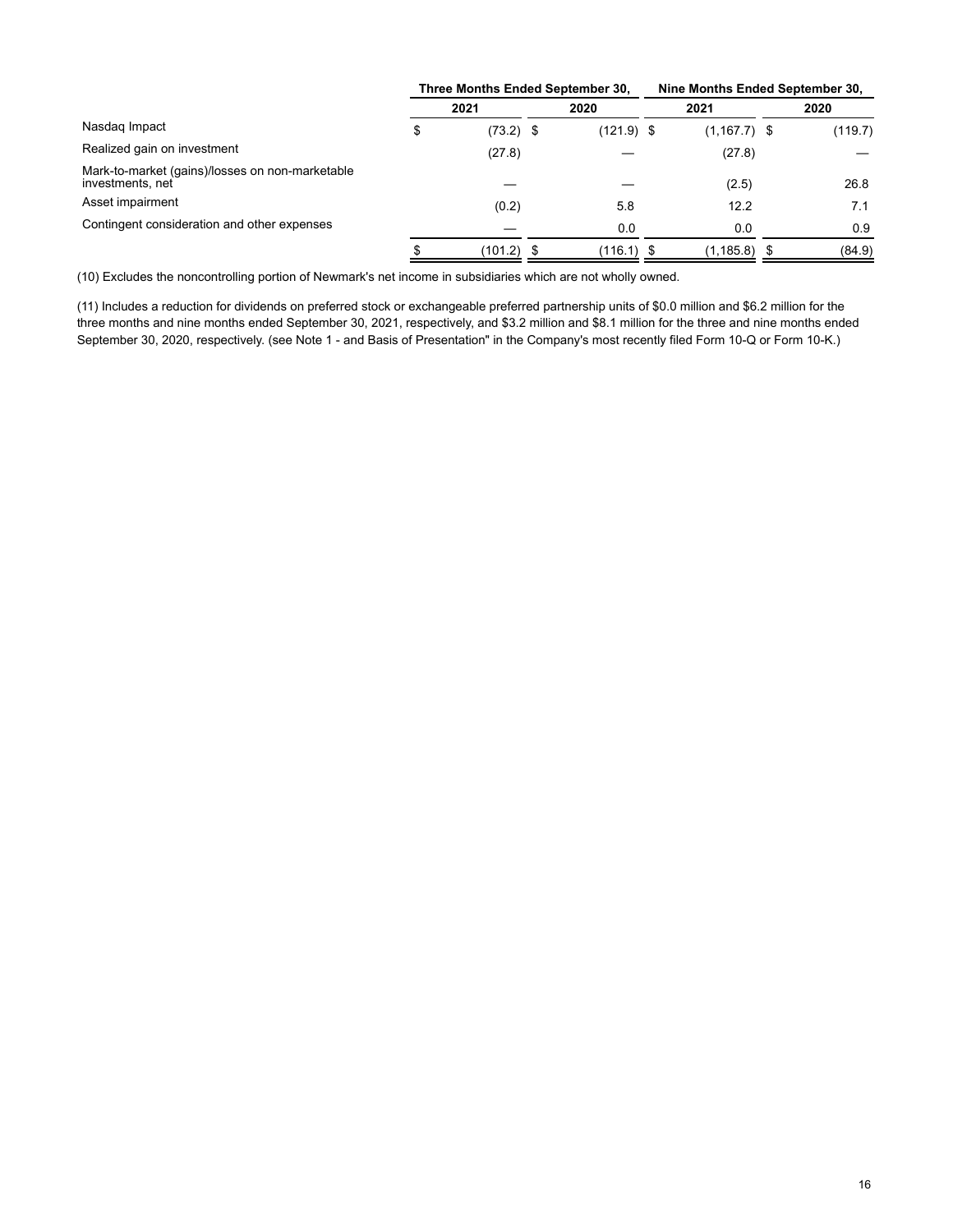#### **NEWMARK GROUP, INC.**

#### **RECONCILIATION OF GAAP NET INCOME (LOSS) AVAILABLE TO COMMON STOCKHOLDERS TO ADJUSTED EBITDA**

#### **(in thousands)**

#### **(unaudited)**

|                                                                                                      | Three Months Ended September 30, |      |            | Nine Months Ended September 30, |            |    |            |  |
|------------------------------------------------------------------------------------------------------|----------------------------------|------|------------|---------------------------------|------------|----|------------|--|
|                                                                                                      | 2021                             |      | 2020       |                                 | 2021       |    | 2020       |  |
| <b>GAAP</b> net income available to common stockholders                                              | \$<br>128,549                    | - \$ | 75,349 \$  |                                 | 601,398    | \$ | 83,841     |  |
| <b>Adjustments:</b>                                                                                  |                                  |      |            |                                 |            |    |            |  |
| Net income attributable to noncontrolling interests (1)                                              | 34,707                           |      | 24,176     |                                 | 191,627    |    | 30,563     |  |
| Provision for income taxes                                                                           | 53,811                           |      | 33,272     |                                 | 206,572    |    | 38,158     |  |
| OMSR revenue (2)                                                                                     | (33, 644)                        |      | (60, 947)  |                                 | (88, 175)  |    | (132, 423) |  |
| MSR amortization (3)                                                                                 | 20,103                           |      | 22,601     |                                 | 57,854     |    | 85,937     |  |
| Other depreciation and amortization (4)                                                              | 8,780                            |      | 7,023      |                                 | 22,950     |    | 18,673     |  |
| Equity-based compensation and allocations of net income to limited<br>partnership units and FPUs (5) | 33,963                           |      | 50,769     |                                 | 315,743    |    | 74,544     |  |
| Other adjustments (6)                                                                                | 3,262                            |      | 5,642      |                                 | 15,264     |    | (3, 192)   |  |
| Other non-cash, non-dilutive, non-economic items and Nasdag (7)                                      | (85, 271)                        |      | (116, 134) |                                 | (982, 049) |    | (84, 932)  |  |
| Interest expense                                                                                     | 10,276                           |      | 11,244     |                                 | 30,891     |    | 33,904     |  |
| <b>Adjusted EBITDA ("AEBITDA")</b>                                                                   | \$<br>174,536                    | \$   | 52,995     |                                 | \$372,075  |    | \$145,073  |  |

(1) Primarily represents Cantor and/or BGC's pro-rata portion of Newmark's net income and the noncontrolling portion of Newmark's net income in subsidiaries which are not wholly owned.

(2) Non-cash gains attributable to originated mortgage servicing rights.

(3) Non-cash amortization of mortgage servicing rights in proportion to the net servicing revenue expected to be earned.

(4) Includes fixed asset depreciation of \$6.3 million and \$5.3 million for the three months ended September 30, 2021 and 2020, respectively and \$16.6 million and \$13.6 million for the nine months ended September 30, 2021 and 2020, respectively. Also includes intangible asset amortization and impairments related to acquisitions of \$2.4 million and \$1.7 million for the three months ended September 30, 2021 and 2020, respectively, and \$6.5 million and \$5.1 million for the nine months ended September 30, 2021 and 2020, respectively.

(5) Please refer to Footnote 3 under Reconciliation of GAAP Net Income (Loss) Available to Common Stockholders to Adjusted Earnings Before Noncontrolling Interests and GAAP Fully Diluted EPS to Post-tax Adjusted EPS for additional information about the components of "Equity-based compensation and allocations of net income to limited partnership units and FPUs".

(6) The components of other adjustments are as follows (in millions):

|                                                                               | <b>Three Months Ended</b><br>September 30, |        |  | <b>Nine Months Ended</b><br>September 30, |    |                               |      |        |
|-------------------------------------------------------------------------------|--------------------------------------------|--------|--|-------------------------------------------|----|-------------------------------|------|--------|
|                                                                               |                                            | 2021   |  | 2020                                      |    | 2021                          |      | 2020   |
| Severance charges                                                             | \$                                         | 0.2    |  | 2.3                                       | \$ | 2.0                           | - \$ | 4.0    |
| Assets impairment not considered a part of ongoing operations                 |                                            | 2.7    |  | 0.5                                       |    | 11.9                          |      | 2.1    |
| Commission charges related to non-GAAP gains Attributable to OMSR<br>revenues |                                            | 0.4    |  | 2.9                                       |    | 1.3                           |      | 3.5    |
| Acquisition earnout reversal                                                  |                                            | $-$ \$ |  |                                           |    | $\overbrace{\phantom{13333}}$ | - \$ | (12.8) |
|                                                                               |                                            | 3.3    |  | 5.6                                       |    | 15.3                          |      | (3.2)  |

(7) Please refer to Footnote 9 under Reconciliation of GAAP Net Income (Loss) Available to Common Stockholders to Adjusted Earnings Before Noncontrolling Interests and Taxes and GAAP Fully Diluted EPS to Post-tax Adjusted EPS for additional information about the components of Other non-cash, non-dilutive, non-economic items".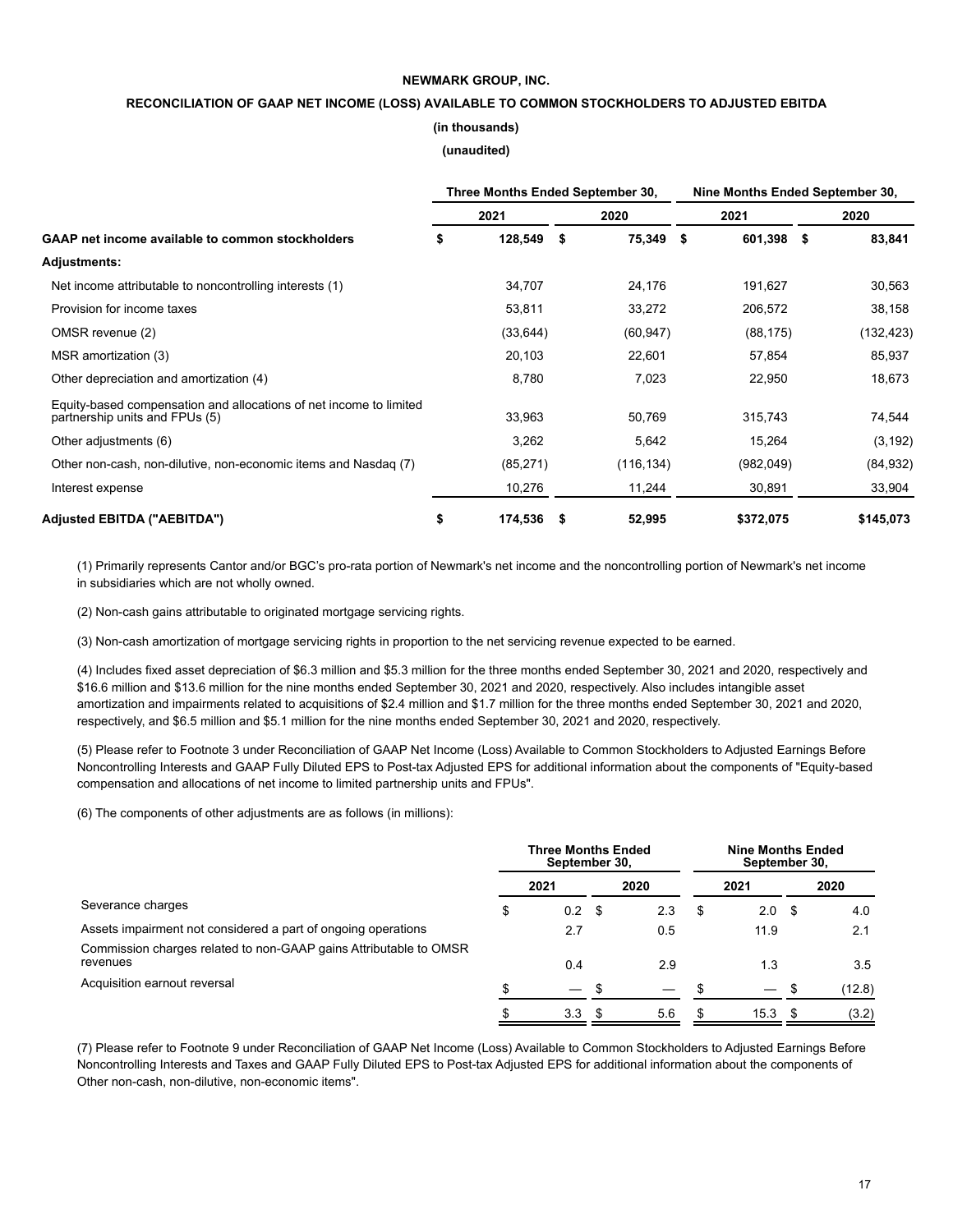## **NEWMARK GROUP, INC. FULLY DILUTED WEIGHTED-AVERAGE SHARE COUNT FOR GAAP AND ADJUSTED EARNINGS**

# **(in thousands)**

# **(unaudited)**

|                                                                     | Three Months Ended September 30, |         | Nine Months Ended September 30, |         |
|---------------------------------------------------------------------|----------------------------------|---------|---------------------------------|---------|
|                                                                     | 2021                             | 2020    | 2021                            | 2020    |
|                                                                     |                                  |         |                                 |         |
| Common stock outstanding                                            | 199,412                          | 179,501 | 189,316                         | 178,527 |
| Limited partnership units                                           |                                  | 58,959  |                                 | 57,972  |
| Cantor units                                                        |                                  | 22,720  |                                 | 22,807  |
| Founding partner units                                              |                                  | 5,233   |                                 | 5,314   |
| <b>RSUs</b>                                                         | 4,697                            | 155     | 3,816                           | 254     |
| Other                                                               | 1,172                            | 225     | 1,188                           | 231     |
| Fully diluted weighted-average share count for GAAP                 | 205,281                          | 266,793 | 194,320                         | 265,104 |
| Adjusted Earnings Adjustments:                                      |                                  |         |                                 |         |
| Common stock outstanding                                            |                                  |         |                                 |         |
| Limited partnership units                                           | 24,383                           |         | 44,901                          |         |
| Cantor units                                                        | 23,679                           |         | 23,695                          |         |
| Founding partner units                                              | 4,448                            |         | 4,352                           |         |
| <b>RSUs</b>                                                         |                                  |         |                                 |         |
| Other                                                               |                                  |         |                                 |         |
| Fully diluted weighted-average share count for Adjusted<br>Earnings | 257,791                          | 266,793 | 267,268                         | 265,104 |

## **NEWMARK GROUP, INC. LIQUIDITY ANALYSIS (in thousands) (unaudited)**

|                           |    | September 30, |   | December 31, |  |
|---------------------------|----|---------------|---|--------------|--|
|                           |    | 2020          |   |              |  |
| Cash and cash equivalents | \$ | 170,752       | S | 191,448      |  |
| Marketable securities (1) |    | 536.154       |   | 33,283       |  |
| Securities loaned         |    | (140,000)     |   | (33, 278)    |  |
| Total                     | S. | 566,906       |   | 191,453      |  |

(1) Undrawn availability on the Credit Facility was \$465.0 million and \$325.0 million as of September 30, 2021 and as of December 31, 2020, respectively.